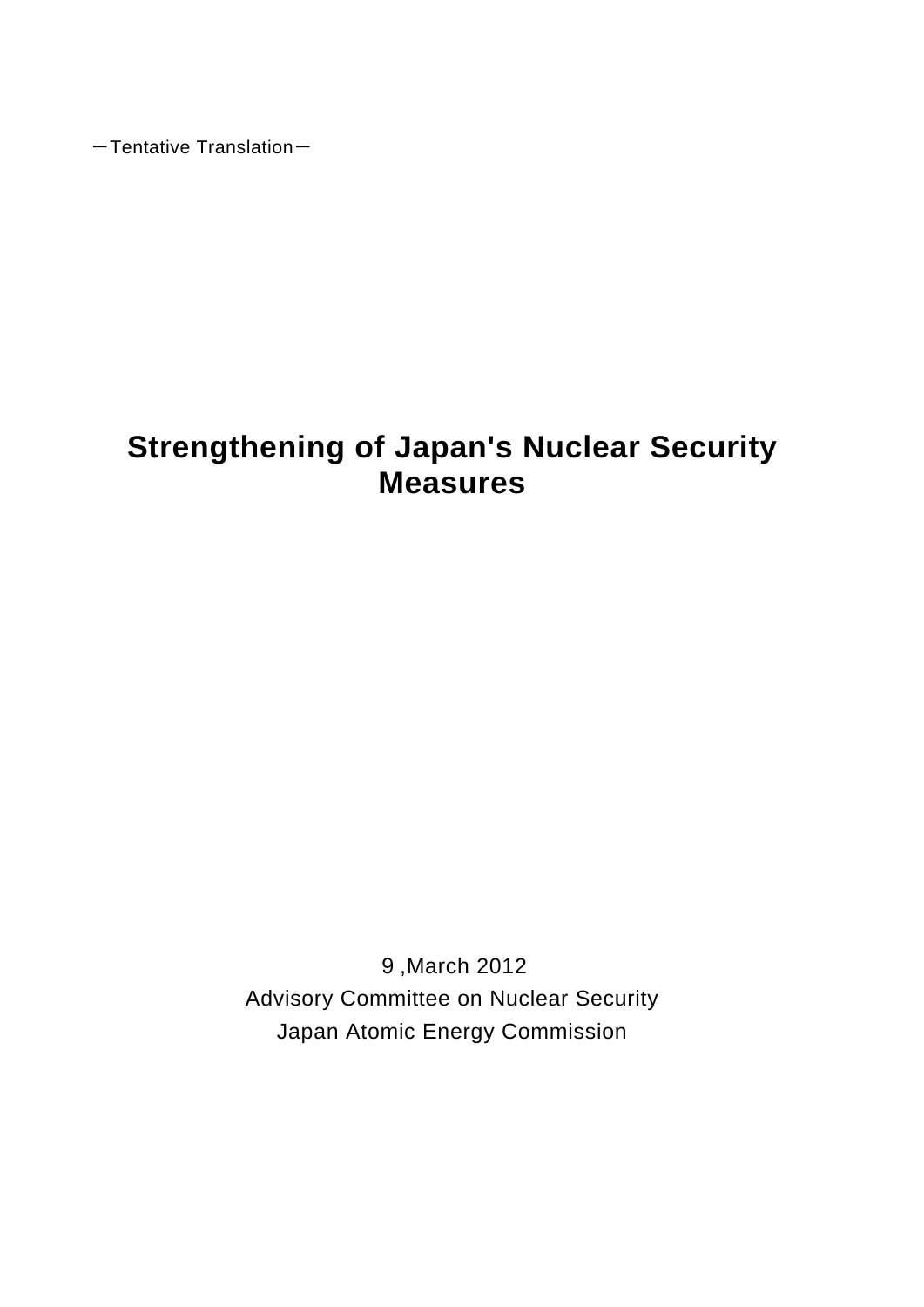# Strengthening of Japan's Nuclear Security Measures

## Table of Contents

| Part I Strengthening of Nuclear Security based on the IAEA Nuclear Security Series    |  |
|---------------------------------------------------------------------------------------|--|
|                                                                                       |  |
| CHAPTER 1 Nuclear Security Recommendations on Physical Protection of Nuclear Material |  |
|                                                                                       |  |
|                                                                                       |  |
|                                                                                       |  |
|                                                                                       |  |
| (b) Ministry of Education, Culture, Sports, Science and Technology (MEXT) 7           |  |
|                                                                                       |  |
|                                                                                       |  |
|                                                                                       |  |
|                                                                                       |  |
|                                                                                       |  |
|                                                                                       |  |
|                                                                                       |  |
| CHAPTER 2 Nuclear Security Recommendations on Radioactive Material and Associated     |  |
|                                                                                       |  |
|                                                                                       |  |
|                                                                                       |  |
|                                                                                       |  |
| CHAPTER 3 Nuclear Security Recommendations on Nuclear and Other Radioactive Material  |  |
|                                                                                       |  |
|                                                                                       |  |
| (2) Present situation of related administrative bodies and regulatory bodies  20      |  |
|                                                                                       |  |
|                                                                                       |  |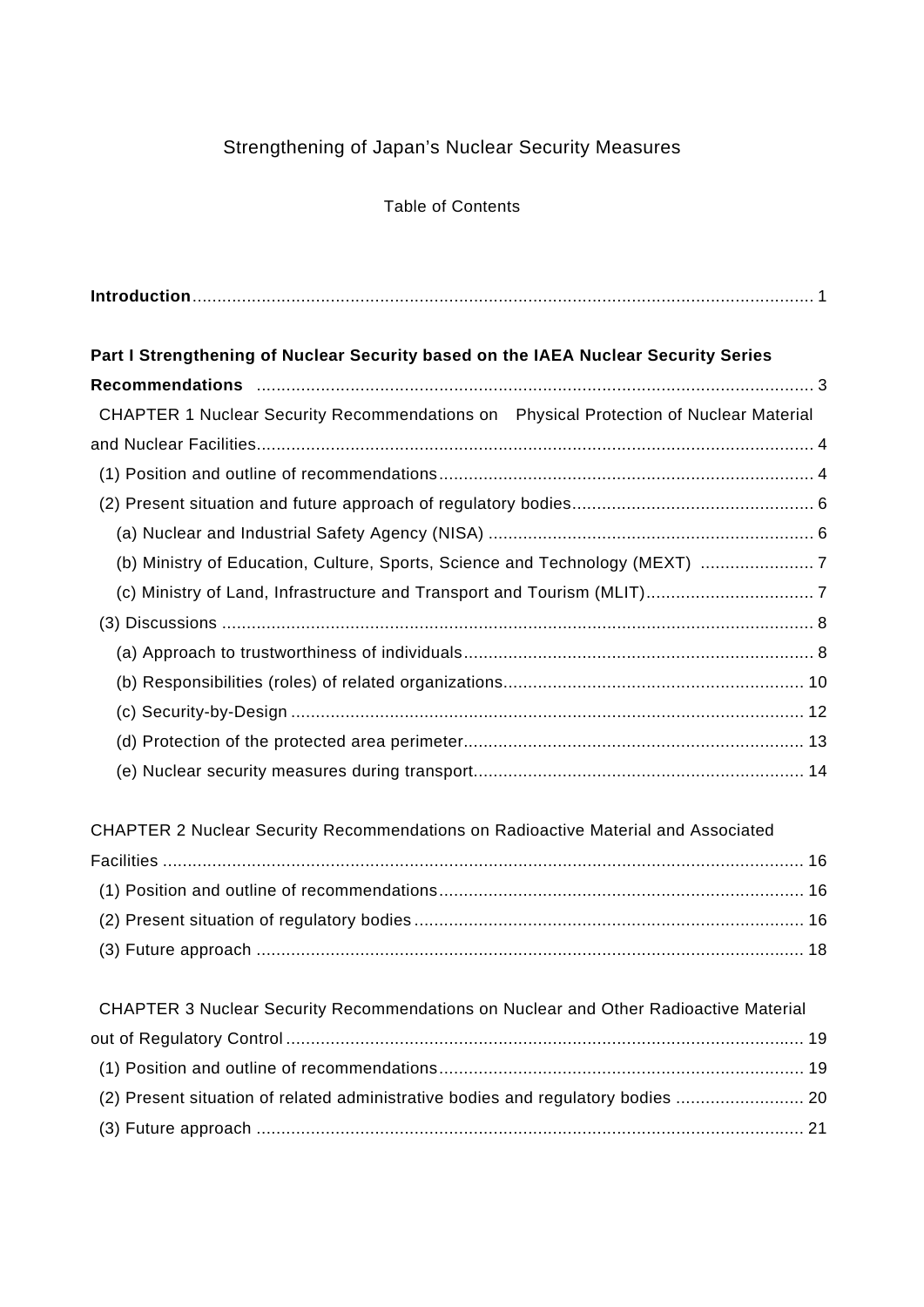| PART II Issues Derived from the Accident at the Fukushima Dai-ichi Nuclear Power         |
|------------------------------------------------------------------------------------------|
|                                                                                          |
|                                                                                          |
|                                                                                          |
|                                                                                          |
|                                                                                          |
|                                                                                          |
| CHAPTR 3 Present Situation and Future Approach of Regulatory Bodies  26                  |
|                                                                                          |
| (Reference 1) Members of Technical Study Working Group, Advisory Committee on Nuclear    |
|                                                                                          |
| (Reference 2) Topics of Discussions in Technical Study Working Group, Advisory Committee |
|                                                                                          |
|                                                                                          |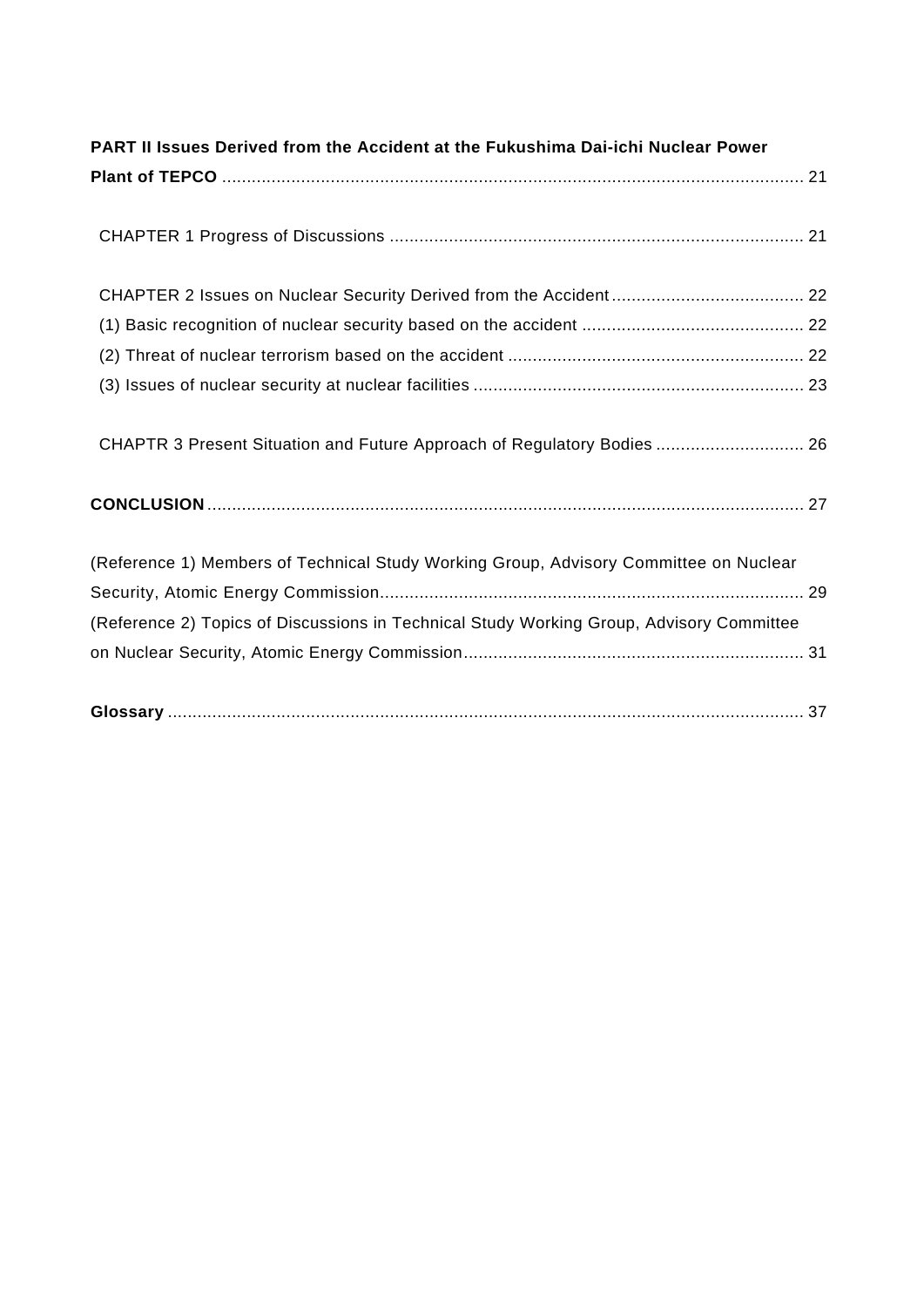### **INTRODUCTION**

Nuclear security has become a matter of international interest, with various international discussions and initiatives taking place. In the 1980s, concern over nuclear security focused on the protection of nuclear materials during international transport, but there has recently been growing concern over terrorist attacks using nuclear explosive devices and devices which disperses radioactive materials. This comes amid an increase in alarming incidents such as the unauthorized removal of nuclear materials from nuclear facilities in Russia following the collapse of the Soviet Union, and the terrorist attacks on September 11, 2001 in the U.S. Ensuring Nuclear security, including the physical protection of not only nuclear materials but also other radioactive materials, has increasingly become an issue the global community must tackle. One example is the recent confirmation of the requirements for enhanced nuclear security measures in the 1st Nuclear Security Summit held in Washington in April 2010, following a call by President Obama. The 2nd Nuclear Security Summit will be held in Seoul, ROK in March 2012. As a member of the global society, Japan must also strengthen its national nuclear security, and strive as part of international efforts to improve global nuclear security.

Under these circumstances, the IAEA has been creating four-level IAEA Nuclear Security Series documents, Nuclear Security Fundamentals<sup>1</sup> (ranked 1st, with the final draft pending approval), three sector-specific Recommendations<sup>2</sup> (issued in January 2011), Implementing Guides, and Technical Guides to support the development and strengthening of the nuclear security regime of member states.

<sup>1</sup> Fundamentals: "Fundamentals of a State's Nuclear Security Regime: Objectives and Essential Elements" (draft); for English and temporary translation texts, refer to the reference data at the Advisory Committee on Nuclear Security, Atomic Energy Commission (21st meeting).

<sup>(</sup>English) http://www.aec.go.jp/jicst/NC/senmon/bougo/siryo/bougo21/bougo-si21.htm

<sup>(</sup>Japanese draft) http://www.aec.go.jp/jicst/NC/senmon/bougo/siryo/bougo22/siryo2.pdf

<sup>2</sup> Three sector-specific recommendations: Nuclear Security Recommendations on Physical Protection of Nuclear Material and Nuclear Facilities (INFCIRC/225/Revision 5), Nuclear Security Recommendations on Radioactive Material and Associated Facilities, and Nuclear Security Recommendations on Nuclear and Other Radioactive Material out of Regulatory Control. Refer to IAEA documents for English texts, and the reference data at the Advisory Committee on Nuclear Security, Atomic Energy Commission (26th meeting) for the temporary translation version.

<sup>(</sup>English) http://www-pub.iaea.org/books/IAEABooks/Series/127/IAEA-Nuclear-Security-Series (Japanese draft) http://www.aec.go.jp/jicst/NC/senmon/bougo/siryo/bougo26/bougo-si26.htm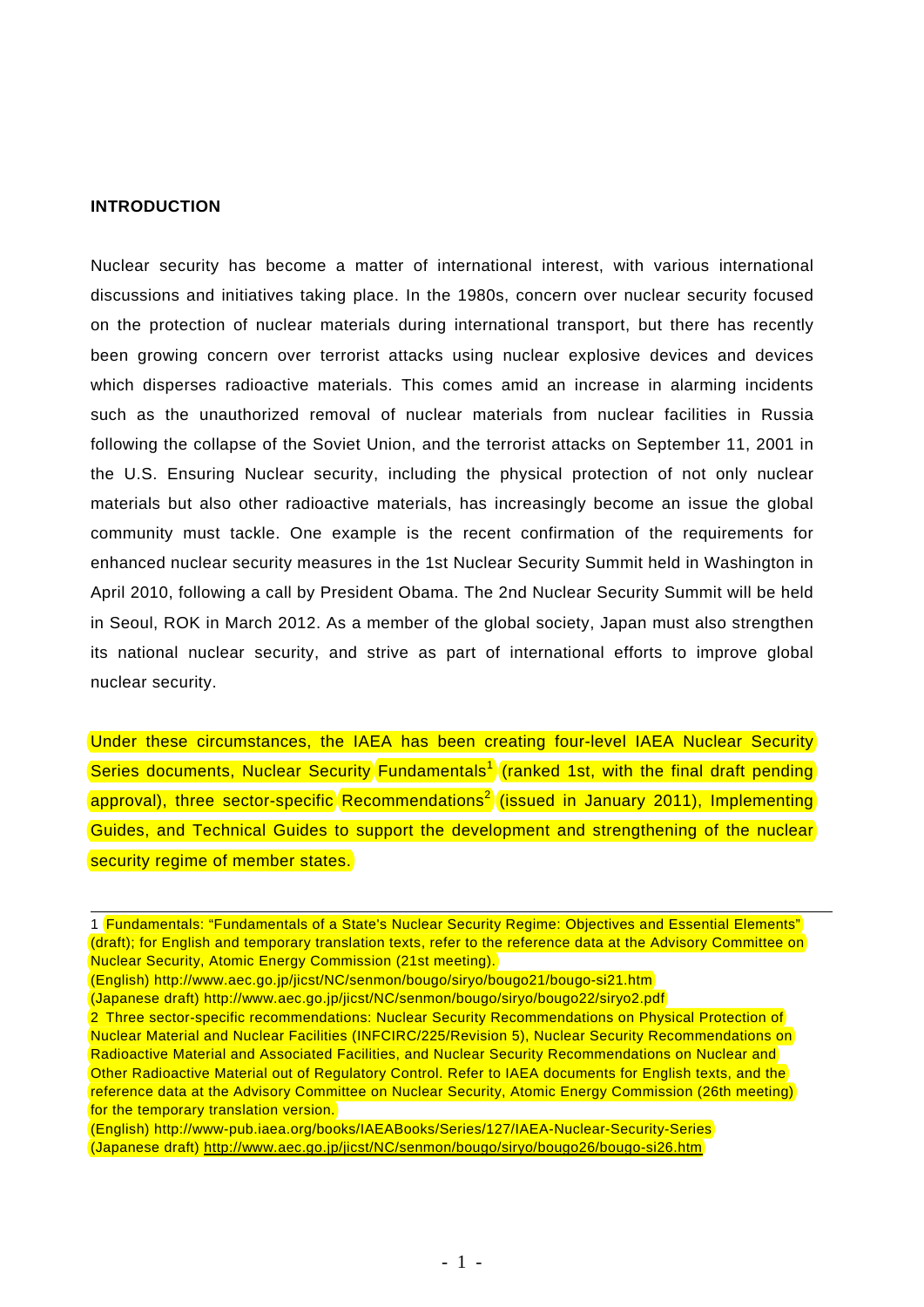This Advisory Committee on Nuclear Security began studying nuclear security in 2007 in light of the international nuclear security circumstances, and issued a report titled "**Fundamental** Approach to Ensuring Nuclear Security (Fundamental Approach)" in September 2011 based on the "Fundamentals of a State's Nuclear Security Regime (draft)" of the IAEA Nuclear Security Series documents.

The Advisory Committee also founded a technical working group in June 2011 to study the IAEA recommendation papers, which are second level documents following "Fundamentals," from technical and expertise perspectives, reflecting the need for clear policies ensuring nuclear security in Japan based on IAEA recommendations, and the **response to nuclear** security issues following the accident at the Fukushima Dai-ichi Nuclear Power Plant (hereinafter referred to as the" NPP").

The working group initially discussed ways to tackle the issues derived from the accident at the Fukushima Dai-ichi NPP, then studied three IAEA recommendations. Based on the results of this study, the Advisory Committee examined the reinforcement of nuclear security in Japan ,and made this report Part II of this report" Issues Derived from the Accident at the Fukushima Dai-ichi Nuclear Power Plant of TEPCO" consists of the contents of the progress report and its addition which describes present dealing situation of regulatory bodies. The progress report was presented by the Advisory Committee to the Atomic Energy Commission in November 2011 as a progress report titled "Corresponding to tasks on nuclear security based on the accident of Fukushima Dai-ichi NPP."

The Advisory Committee expects the organizations or persons that obtained government license ((hereinafter referred to as the" licensees")) and the related administrative bodies, including regulatory bodies and security authorities, to discuss and implement practical measures immediately<sup>3</sup> based on this report.

The Advisory Committee on Nuclear Security was founded based on the decision made by the Atomic Energy Commission in December 2006 to study basic approaches to rational and effective means of protecting (1) nuclear materials and related facilities, and (2) high-level radioactive wastes (vitrified wastes) and related facilities, with their characteristics taken into

<sup>3</sup> Some have already been executed.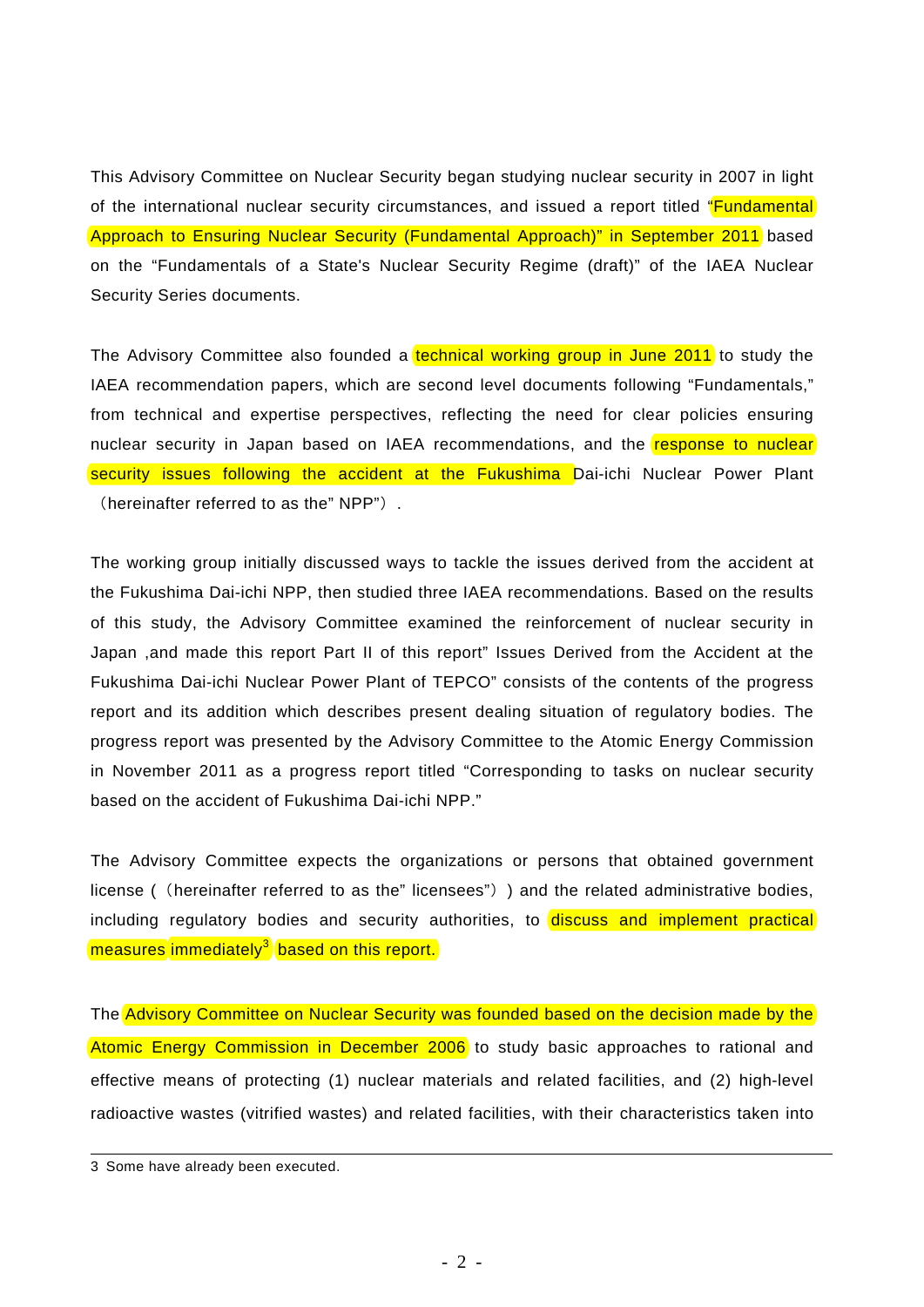account. Following the decision made by the Atomic Energy Commission in August 2007, the Advisory Committee was also instructed to study basic approaches to the physical protection of radioactive materials, and review the 1980 report of the Advisory Committee on Nuclear Material Protection of the Atomic Energy Commission from an international perspective.

Following the study and deliberation according to the founding objectives of this committee and an instruction from the Atomic Energy Commission, the Advisory Committee made two reports, "Fundamental Approach to Methods of Protection of High-level Radioactive Wastes (Vitrified Wastes), etc. (August 2007)" and "Fundamental Approach to Methods of Protection of High-level Radioactive Wastes (Vitrified Wastes), etc. (the Level of Protection of Vitrified Wastes, etc. During Transport) (February 2008)," as the results of study and deliberation of "Fundamental Approach to the Rational and Effective Protection of High-level Radioactive Wastes (Vitrified Wastes) and Related Facilities Based on Their Characteristics."

The Advisory Committee's two reports, "Fundamental Approach" and this report "Strengthening of Japan's Nuclear Security Measures" are the results of study and deliberation of "Fundamental Approach to Rational and Effective Methods of Protection of Nuclear Materials and Related Facilities Based on Their Characteristics" and "Review of the Report of the Advisory Committee on the Physical Protection of Nuclear Material, Atomic Energy Commission (1980)." And We, the Advisory Committee think that these reports are the response to the instruction from Atomic Energy Commission and our duty were achieved.

## **PART I Strengthening of Nuclear Security based on the IAEA Nuclear Security Series Recommendations**

The three recommendations in this series are titled "Nuclear Security Recommendations on Physical Protection of Nuclear Material and Nuclear Facilities (INFCIRC/225<sup>4</sup>/Rev. 5)" ("Security Recommendations on Nuclear Material, etc."), "Nuclear Security Recommendations on Radioactive Material and Associated Facilities" ("Security Recommendations on Radioactive Material, etc.") and "Nuclear Security Recommendations on Nuclear and Other

<sup>4</sup> INFCIRC/225: Refer to CHAPTER 1 OF PART I.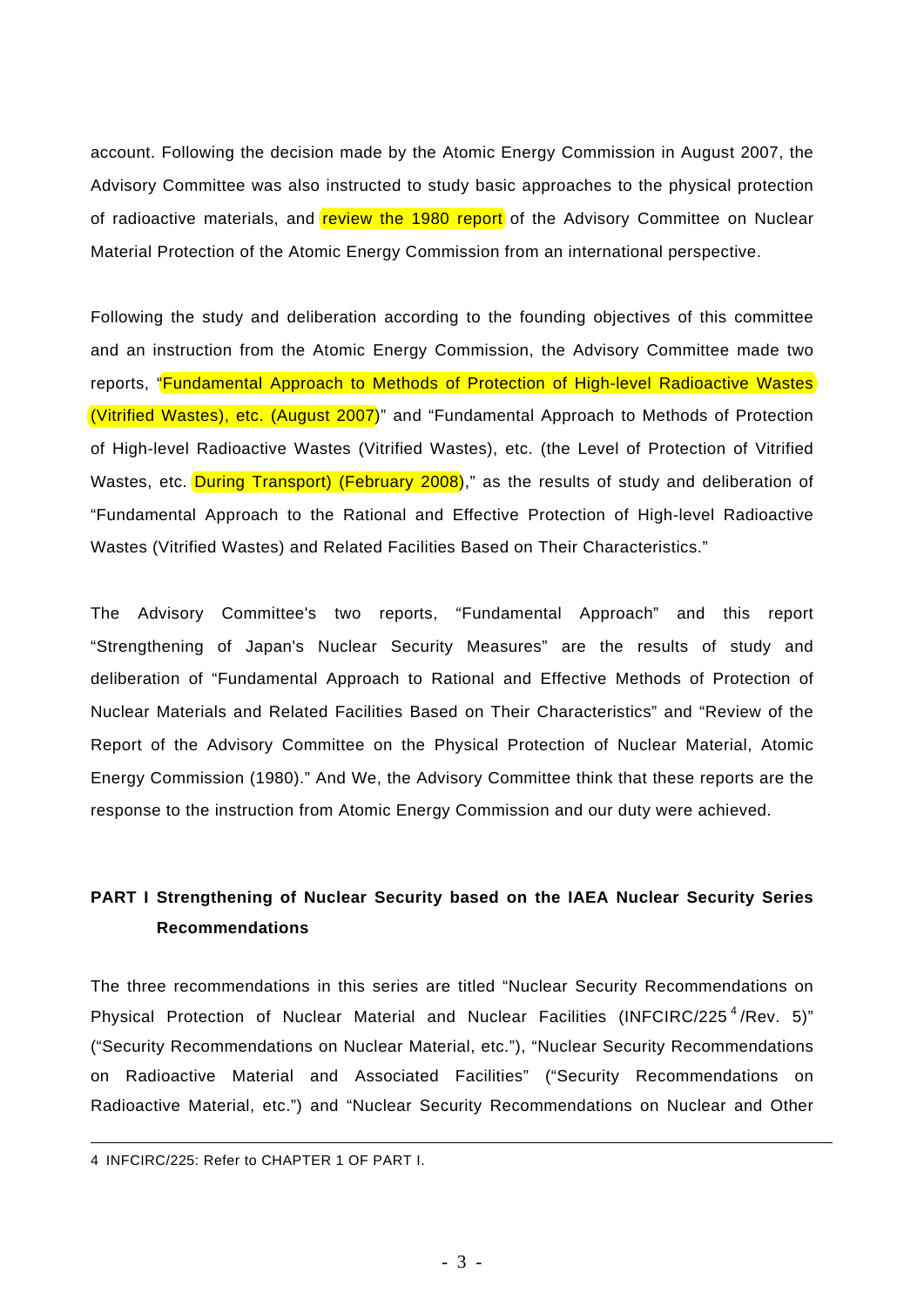Radioactive Material out of Regulatory Control<sup>5</sup>" ("Security Recommendations on Material out of Regulatory Control").

Of these recommendations, "Security Recommendations on Nuclear Material, etc." was issued as Revision 5 of "INFCIRC/225." The other two recommendations were the first edition, and as mentioned in INTRODUCTION, issued in response to the recent international concern over nuclear security after the September 11 terrorist attacks in the U.S, especially nuclear threat including not only nuclear explosive devices using nuclear materials, but also devices which disperses radioactive materials (so-called dirty bomb, etc.), and unauthorized removal of nuclear materials and all other radioactive materials as those subject to nuclear security.

This Advisory Committee studied the direction of discussion and the system of implementation of the major issues in these recommendations, considering the indication of basic policies to the licensees and related administrative bodies including regulatory bodies and security authorities in their discussions on the reinforcement of nuclear security measures based on three IAEA recommendations as the role of Atomic Energy Commission. According to the results of study, the Advisory Committee expects the licensees and related administrative bodies including regulatory bodies and security authorities to cooperate closely with each other in studying and implementing the measures for reinforcement of nuclear security based on the graded approach and defence in depth, etc. indicated in the Fundamental Approach.

The IAEA recommendations are provided as the guidance for member states to take measures, and leave the adoption of individual measures and methods of embodiment to member states' discretion. It is therefore important to make an attempt in accordance with the plan shown in the meaning of The IAEA recommendations, the "Fundamental Approach ", and this report to implement the most suitable measures for Japan based on situations both at home and abroad.

CHAPTER 1 Nuclear Security Recommendations on Physical Protection of Nuclear Material and Nuclear Facilities

(1) Position and outline of recommendations

INFCIRC/225 was issued in 1972 as international guidance to be referred to by member states

<sup>5</sup> out of Regulatory Control: Materials requiring regulatory control but not under the relevant control for any reason.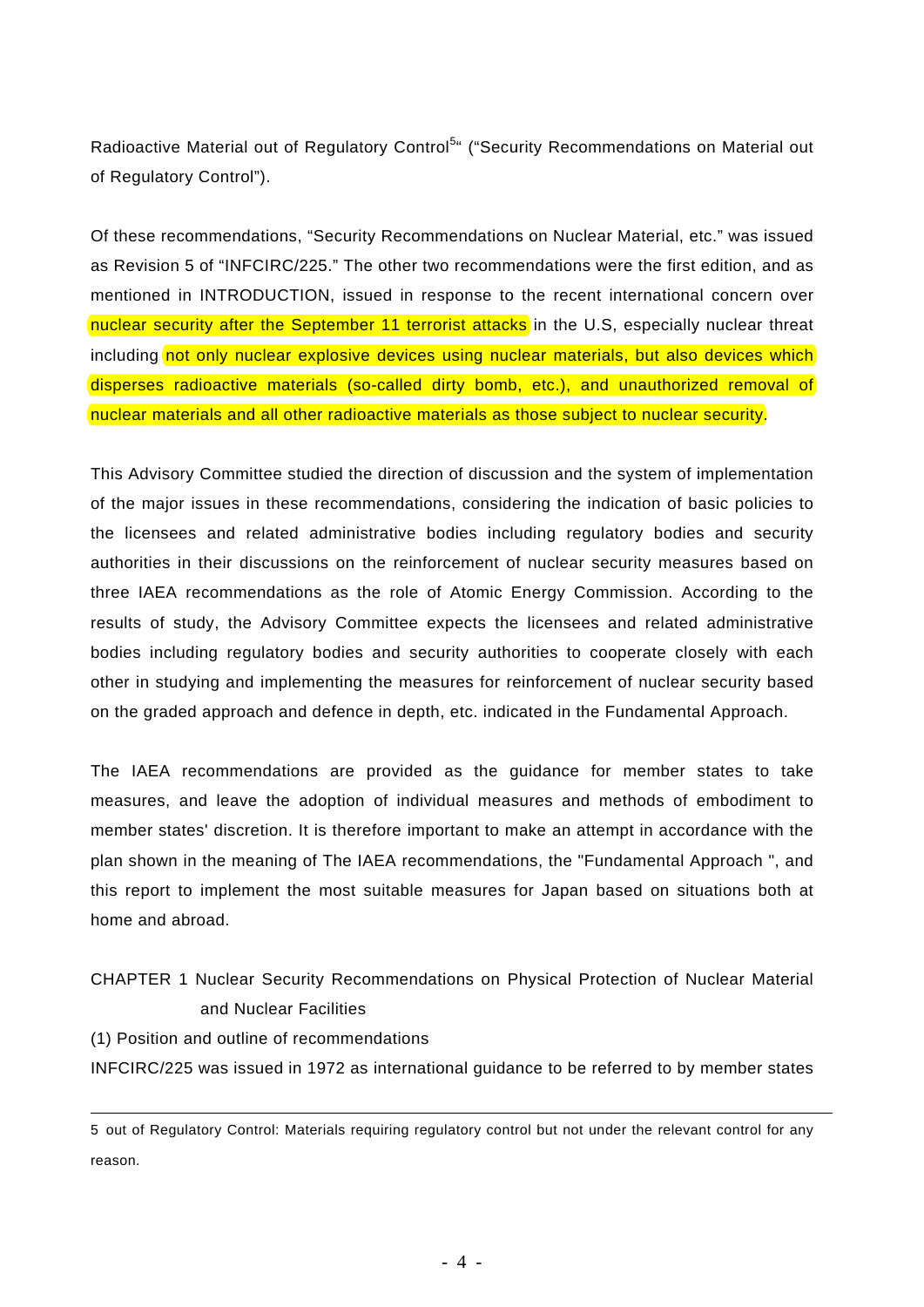in establishing a physical protection regime for nuclear materials. "Security Recommendations on Nuclear Material, etc. (INFCIRC/225/Rev.5)" is the 5th Revision of INFCIRC/225. Following deliberation, it was decided to include Revision 4 and part of Revision 5 in the laws concerning nuclear security in Japan as of the end of January, 2012.

Revision 5 is compliant with the Amended Convention on the Physical Protection of Nuclear Material, which was adopted in 2005, the conclusion of which is under discussion by Japan. It is composed based on 12 basic principles of the Amended Convention, namely, A: responsibility of the state, B: responsibility during international transport. C: legislative and regulatory framework, D: competent authority, E: responsibility of the license holder, F: security culture, G: threat, H: graded approach, I: defence in depth, J: quality assurance, K: contingency plan and L: confidentiality.

In addition, based on the heightened awareness of the terrorist threat of attacks on nuclear facilities after the September 11 terrorist attacks in the U.S., Revision 5 emphasizes 1) primary responsibility of licensees for the implementation of physical protection (E: responsibility of the licensees), 2) physical protection based on results of a risk analysis (G: threat, H: graded approach, I: defence in depth), 3) expansion of measures against acts of sabotage, etc. (K: contingency plan), and 4) implementation of a physical protection regime (F: security culture, J: quality assurance, L: confidentiality) to reduce threats, mainly acts of sabotage, and prepare for terrorism.

New recommendations (measures) added to Revision 5 include "state determination of the trustworthiness policy," "consideration of nuclear security early at the site selection and design stage," "use of nuclear material accountancy and control information," "consideration of stand-off attack as a design basis threat" and "physical protection of nuclear material against sabotage during transport."

This Advisory Committee selected the following five items for discussion as mainly Cross-ministerial issue from the above new and revised recommendations:

- (a) A trustworthiness check system as the key to countering insider threats in the international community, and a long-term issue in the process of discussion of nuclear security in Japan.
- (b) The responsibilities (roles) of licensees and security authorities according to the present structure in Japan, in which armed guards are currently not normally granted to stations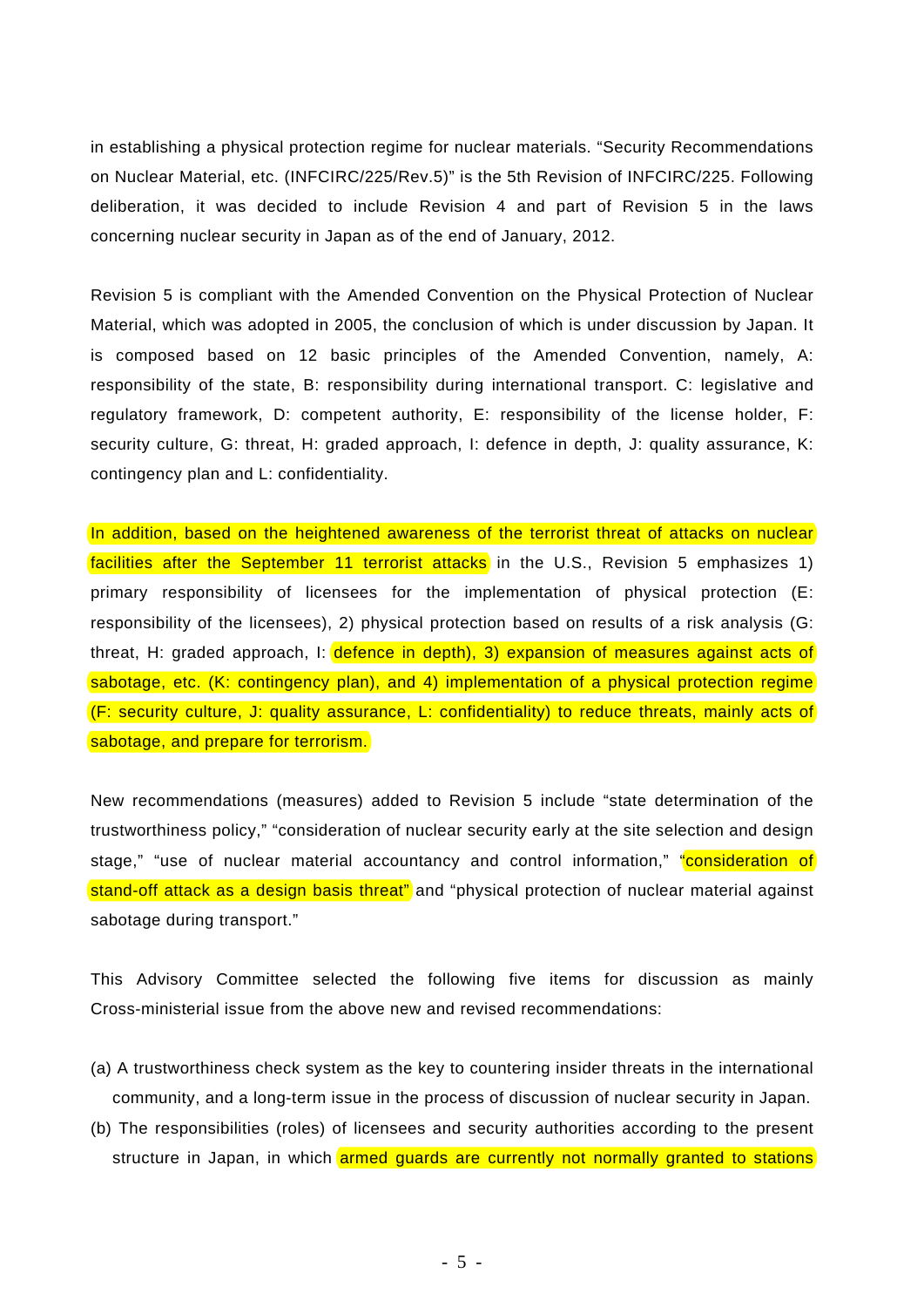#### within the premises of private business operators.

- (c) Consideration of nuclear security early in the stage of nuclear facility design, requiring discussion on how best to tackle newly developed and unprecedented concepts.
- (d) Protection of the protected area perimeter in terms of defence in depth.
- (e) Methods of reinforcing nuclear security during transport in response to heightened international concern over related threats.

The results of the discussion are explained in Paragraph (3).

The regulatory bodies are also investigating other new and revised recommendations in sequence. The next section presents the progress inquired on by the Advisory Committee as the present situation and future approach of regulatory bodies. Various changes were made in Revision 5, some of which have yet to be discussed, as the regulatory bodies have tackled critical issues first. This Advisory Committee expects the regulatory bodies to complete the present review and move on to the rest of items; completing the discussion of every recommendation and implementing the related measures by the 3rd Nuclear Security Summit in 2014.

(2) Present situation and future approach of regulatory bodies

(a) Nuclear and Industrial Safety Agency (NISA)

The NISA held a contingency management working group<sup>6</sup> for adopting the "Security Recommendations on Nuclear Material, etc." in domestic regulations, as the regulatory body responsible for supervising nuclear power plants, nuclear fuel processing plants, and spent fuel reprocessing facilities, etc. The objectives are to confirm major changes in Revision 5, and discuss measures against insider threats, redundancy of central alarm stations at nuclear facilities, enhancement of protection against natural disasters, including alternative means of protection, the utilization of nuclear material accountancy and control information, and physical protection of the specified nuclear fuel material during on-site transport. and at the same time, clarify security issues accompanying natural disasters and the accident at the Fukushima Dai-ichi NPP based on the Niigata-Chuetsu-Oki Earthquake and Great East Japan Earthquake, and discuss countermeasures to these issues. The results of discussion in FY 2011 are planned to be reflected in the amendment of ministerial ordinances the same fiscal year. The introduction of measures against insider threats and the trustworthiness check

 6 Risk management working group: A working group established in the Nuclear Emergency Subcommittee of the Nuclear and Industrial Safety Subcommittee Advisory Committee on Energy and Natural Resources of the Nuclear and Industrial Safety Agency. It is not open to the public due to the nature of the study about sensitive information on nuclear security.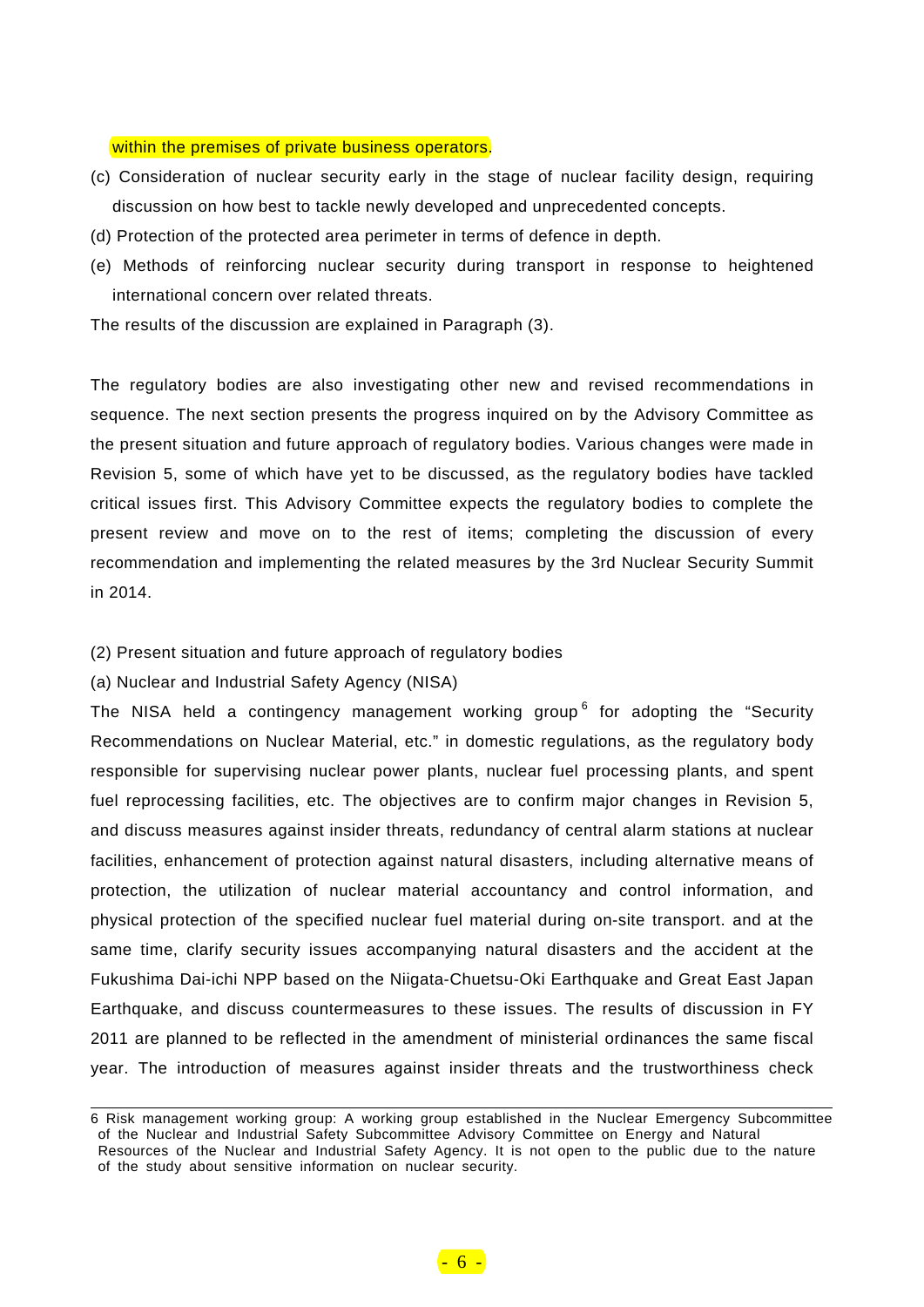system is to be further discussed for the design of institutional arrangements, etc., and a certain period will be required to introduce this system. Until then, alternative interim measures such as the two-person rule, etc should be thoroughly implemented and strengthened.

The NISA also revised the Rule for the Installation, Operation, etc. of Commercial Nuclear Power Reactors (ministerial ordinances) in December 2011 based on the accident at the Fukushima Dai-ichi NPP, which requires the provision of a limited access area around the protected area perimeter to restrict access, to prevent or delay unauthorized entry into the protected area, and reinforce the protection of equipment outside the protected area, which is prone to sabotage. These measures could be valued as revised efforts, helping extend the delay time based on Revision 5. Measures against cyber terrorism are newly added in Revision 5, the revisions of which correspond to "Security Recommendations on Nuclear Material, etc."

## (b) Ministry of Education, Culture, Sports, Science and Technology (MEXT)

The MEXT, as a regulatory body responsible for research reactors and research facilities using nuclear material, held a working group<sup>7</sup> in  $FY2011$  to discuss the adoption of "Security Recommendations on Nuclear Material, etc." into domestic measures.

The objectives include to confirm major changes in Revision 5, discuss introduction of a limited access area, redundancy of central alarm stations, utilization of nuclear material accountancy and control information, and at the same time, identify security issues accompanying natural disasters and the accident at the Fukushima Dai-ichi NPP in the Great East Japan Earthquake for prompt amendments of ministerial ordinances.

## (c) Ministry of Land, Infrastructure and Transport and Tourism (MLIT)

The MLIT, as a regulatory body responsible for supervising the methods of transport of nuclear materials, examines the addition and reinforcement of individual measures in Revision 5 of "Security Recommendations on Nuclear Material, etc.," and conducts a survey of nuclear operators, transport vessel owners, and transport business operators concerning the present transport conditions and technical viability, etc. It plans to present the survey results in a

 7 Nuclear security working group: Provided in the Study Committee on the Research Reactor Safety Reg ulation Review Committee in the Ministry of Education, Culture, Sports, Science and Technology. It is not open to the public due to the nature of study about sensitive information on nuclear security.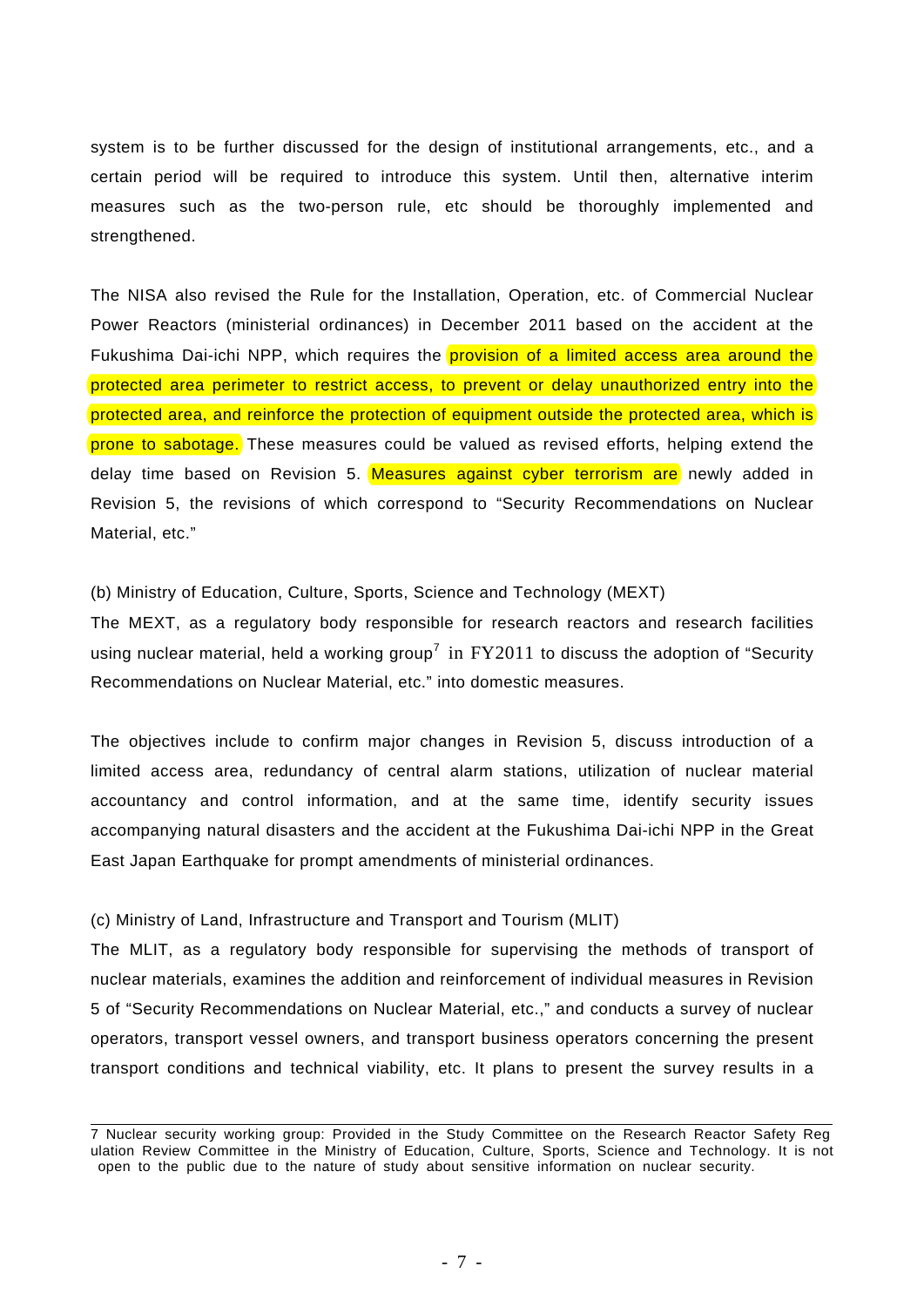report within FY 2011, and commence full-scale discussions on the issues based on the results.

### (3) Discussions

### (a) Approach to trustworthiness of individuals

(Point of Recommendations)

"Security Recommendations on Nuclear Material, etc." suggests the risk of information leaks or sabotage by insiders, which may impair the effectiveness of nuclear security. A trustworthiness check system for individuals was recommended as a protective measure to minimize these threats. Specifically, persons handling sensitive information on nuclear materials and nuclear power plants, and persons accessing the strategic facilities and equipment should be subject to trustworthiness checks.

### (Need for trustworthiness checks)

The trustworthiness check system has been discussed in Japan by the authorities, such as the Nuclear and Industrial Safety Subcommittee Advisory Committee on Energy and Natural Resources, but the system has yet to be introduced, because some pointed out that trustworthiness checks might infringe individual privacy.

Globally, however, Japan is one of few major countries using nuclear energy which has not installed a trustworthiness check system in nuclear facilities<sup>8</sup>, and considering the accident of the Fukushima Dai-ichi NPP, implementing measures against terrorism on nuclear facilities, which might have a serious impact on society if allowed to continue, is crucial. Discussion should get underway on installing a trustworthiness check system in nuclear related facilities subject to the IAEA Recommendations.

### (Relations with Legislation for the Preservation of Secret)

An aptitude assessment of persons who are to handle special secret  $9$  was proposed in the report titled "About the Legislation for the Preservation of Secret " provided at the Meeting of Experts on the way of Legislation for the Preservation of Secret set in the Cabinet Secretariat.

 8 For example, according to the nuclear security index by country published by NTI (Nuclear Threat Initia tive), an NGO relating to nuclear security, in January 2012, Japan was ranked 30th of 32 countries in th e Security Personnel Measures.

<sup>9</sup> Special secret: In a report titled "About the Legislation for the preservation of secret ," information in the fields of 1) national security, 2) diplomacy, and 3) public safety and order, which requires special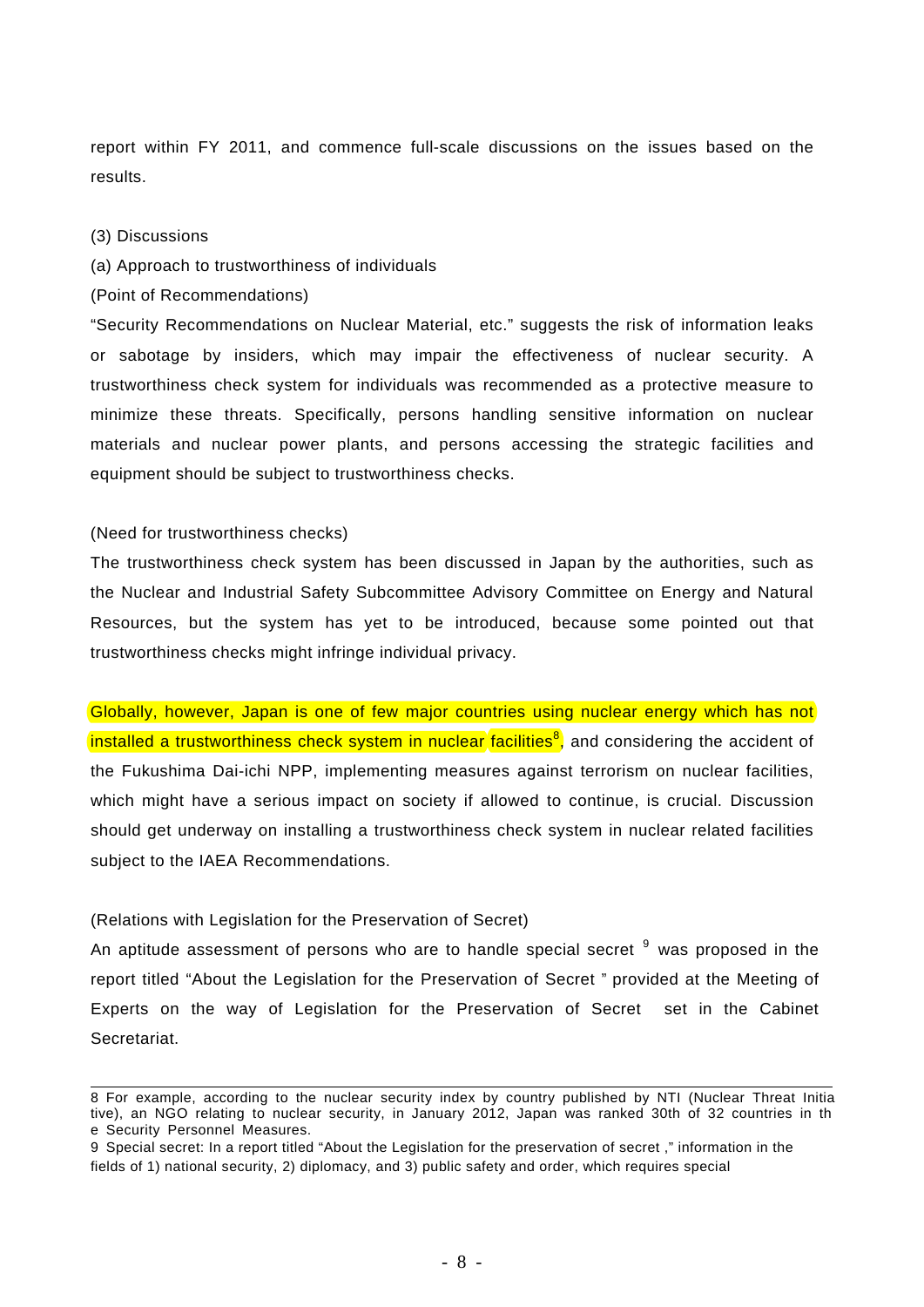The aptitude assessment proposed in the report involves assessing individuals for the risk of leaking information or responding to external approaches, and the detailed recommendations in the report will surely be useful in the discussion of the trustworthiness check system. It should be specifically noted that this report cited the importance of agreed research into personal information for implementing an aptitude assessment system requiring the same.

At present, legislation to preserve confidentiality is under discussion, but in the field of nuclear security, the existence of nuclear materials and nuclear facilities, which are likely to be targeted by terrorists, opens up the risk of sabotage by persons who are granted access to such nuclear materials and facilities, and the trustworthiness check system should be installed regardless of the progress of legislative actions for preserving secrets, solely in light of the nature of this specific field.

### (Discussion about the trustworthiness system)

Based on the requirements for installing the above system, discussions on the actual system implementation are expected in future, involving the collaboration of related regulatory bodies and the active cooperation of security authorities and other related administrative bodies. In this case, the Nuclear Safety and Security Authority should spearhead the discussion as the organization responsible for comprehensive adjustments of Japan's nuclear security policies.

The state organizations must take the initiative in the trustworthiness check system, which requires references, inquiries to third parties, and evaluation of personal information. The system design, including the assignment of roles to each organization, should take into account related domestic and overseas information. Realistic discussion is also required based on the present working environment and human resources, etc. of related regulatory bodies and security authorities. A trial operation according to guidelines may be a good idea to obtain consent from those involved.

The licensees should ensure exhaustive discussions are held between labor and management concerning issues likely to emerge in the implementation of the trustworthiness check system, and reflect the results of this discussion on the system as required. Employees of subcontractors accessing the strategic facilities and equipment are not directly employed by the licensees, and

1

confidentiality, is called "special secret " for convenience.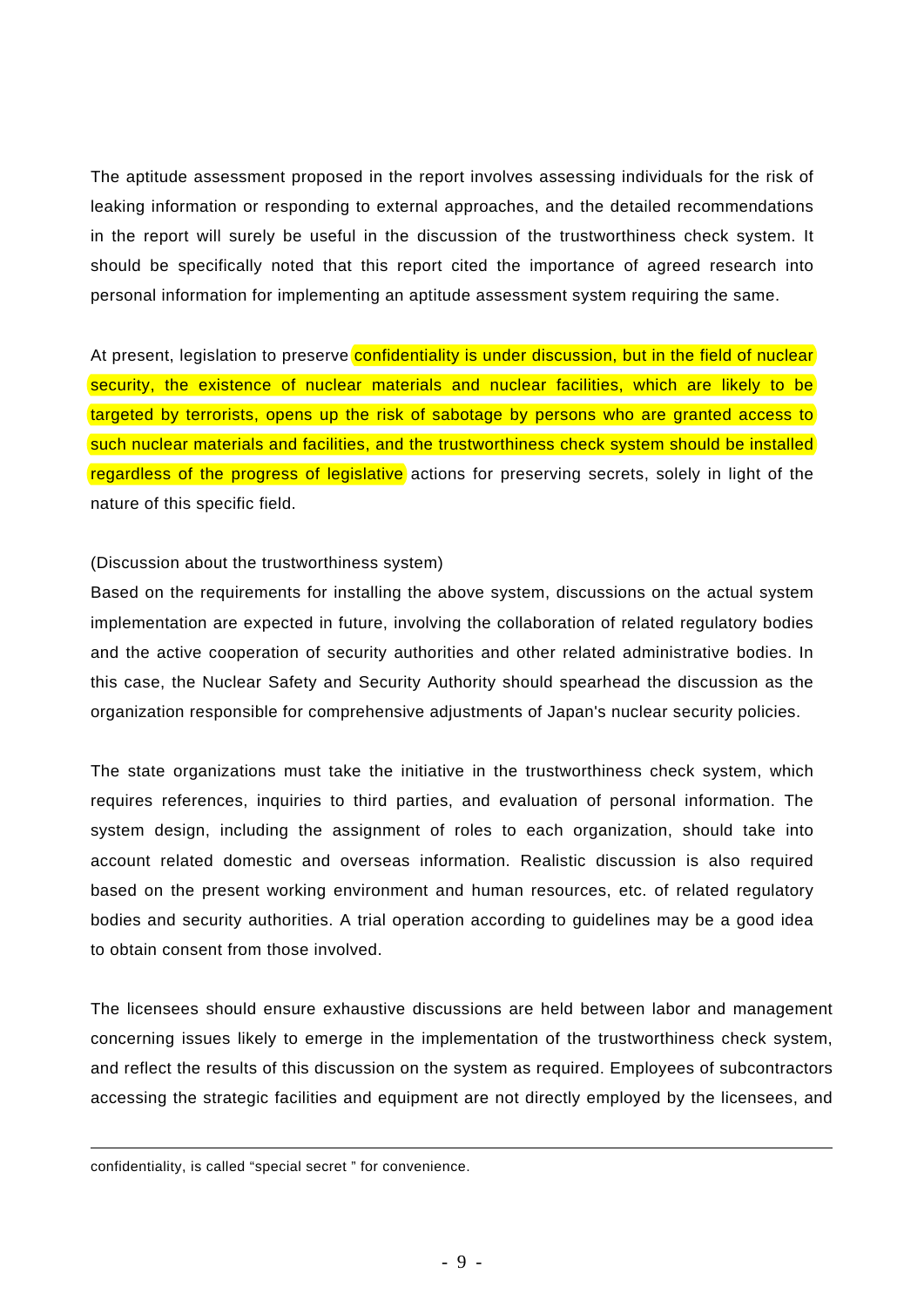carry intrinsic risks as insiders, like the employees of the licensees accessing the strategic facilities and equipment. For this reason, the employees of subcontractors must also undergo personal checkups like the employees of the licensees when accessing the strategic facilities and equipment to ensure their trustworthiness.

Until the trustworthiness check system is implemented, the two-person rule and other interim measures that can be substituted for the same should be implemented and reinforced as described above. Though, after trustworthiness check system were implemented, it is desirable to carry out these measures if needed.

### (b) Responsibilities (roles) of related organizations

### (Point of recommendations)

"Security Recommendations on Nuclear Material, etc." indicates that a clear boundary of responsibility on nuclear security measures should be defined and recorded if the organization responsible for armed response is not the licensees.

### (Identification of on-site responsibilities of related organizations)

The Fundamental Approach indicates that the licensees have the primary responsibility for the implementation of nuclear security, and the security authority is the only organization which can combat armed terrorists in Japan. Based on these premises, the responsibilities of the licensees and security authority can be defined as shown in Table 1. The licensees's mandatory obligations include "detection of unauthorized access by security systems," "report to security authority" and "delay by security system." The security authority is responsible for armed response activities<sup>10</sup> including "delay by the stationed police officers (stationed PO)" and "repression by a force dispatched to the site."

The "implementation of measures to support the security authority" is the obligation of the licensees, and defined in the form of measures to be taken by the licensees to increase the effectiveness of armed response activities based on threat assessment. The licensees are granted as a special license holder for operating nuclear power generation plants, and as a matter of course, should provide appropriate supportive measures for the armed response

<sup>10</sup> The National Police Agency and prefectural police are assumed to take key roles in armed response activities by the stationed police officers. staffed force and dispatched forces; and the Japan Coast Guard is assumed to take the role in getting hold of terrorists escaping to the sea for backup of the security activities on land.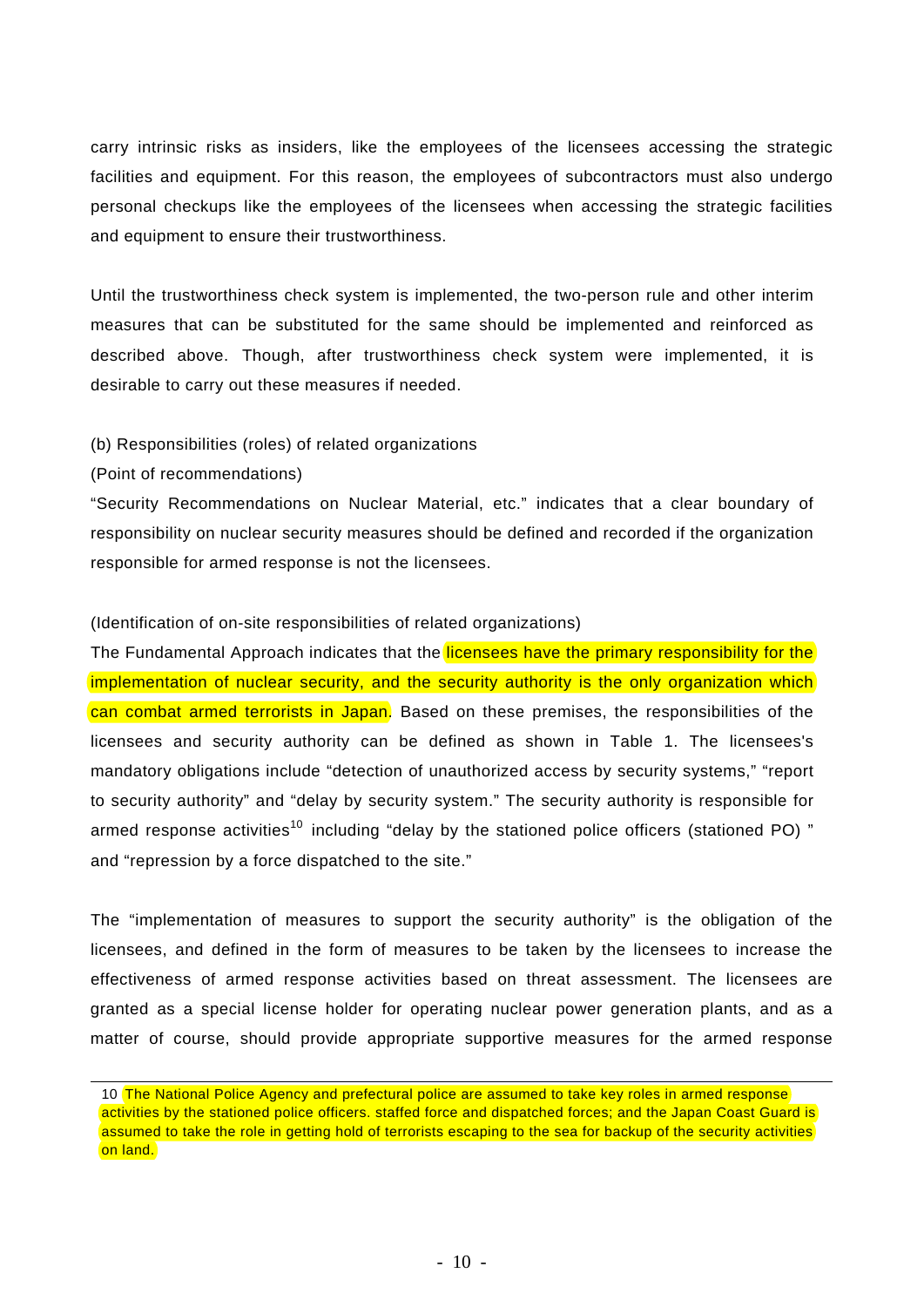activities by the security authority. To fulfill their obligation, the licensees should implement the required "supportive measures" based on threat assessment in cooperation with the security authority. It should be noted that the "supportive measures" must be based on location and other site-specific features, and allow the licensees and security authority to act flexibly depending on changing circumstances, such as threat assessment, etc.

The responsibility during transport in Japan is covered in (e) Nuclear security measures during transport.

| <b>Progress</b> | <b>Function</b>   | <b>Licensees</b>                     | <b>Security authority</b>      |
|-----------------|-------------------|--------------------------------------|--------------------------------|
|                 |                   | - Detection of intrusion by security |                                |
| 1               | <b>Detection</b>  | system                               | - Patrol by stationed PO, etc. |
|                 |                   | - Report to security authority       |                                |
| $\mathbf{2}$    |                   | - Delay by security system           |                                |
|                 | Delay *1          | - Implementation of measures to      | - Delay by stationed PO        |
|                 |                   | support security authority*2         |                                |
| $\mathbf{3}$    | <b>Repression</b> | - Implementation of measures to      | - Repression by a dispatched   |
|                 |                   | support security authority*2         | force                          |

Table 1: On-site responsibilities of organizations for response to terrorism at nuclear facilities and materials

\*1: The aim of delay is to make start of sabotage by terrorists delay.

 $*$ 2: Installation of on-site police stations for stationed PO and delivery of information to the stationed PO.

(Responsibilities among relative organizations in written form)

In general, the licensees and security authority discuss means of protection and their responsibility (role) at each site according to the site conditions, etc. in Japan. Decisions made based on their discussion are then clearly recorded in the internal manual of the licensees, and entered in the Guidelines for caution of the security authority. Thereafter, it is important for both parties to hold regular meetings to fill the gaps, if any, by sharing information, and for the security authority to give advice and instructions to the licensees, including amendments of the internal manual.

The regulatory body should supervise the licensees through an appropriate system to ensure that "supportive measures" provided by the licensees enhance the effectiveness of armed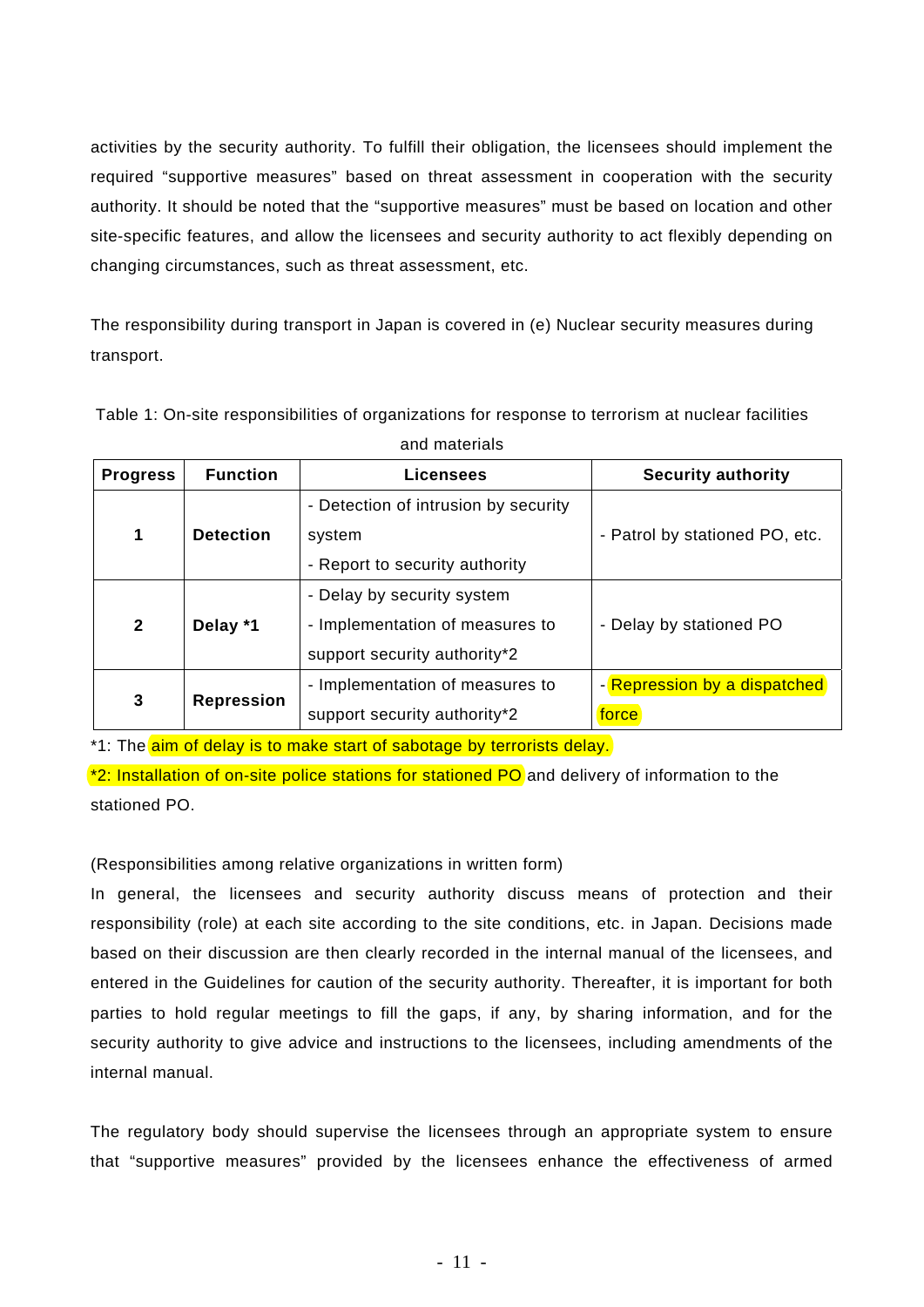response activities, and are reviewed and improved as required.

### (c) Security-by-Design

#### (Point of recommendations)

"Security-by-Design" is a concept originally proposed by the U.S when Revision 5 was issued, and based on a concept similar to "Safeguards-by-Design"; whereby safeguards are taken into account as early as the design phase to achieve efficient and effective safeguards. In "Security Recommendations on Nuclear Material, etc.," the licensees are recommended to fulfill its obligation by implementing nuclear security measures as early as the site selection and design phases when constructing a new plant for nuclear power generation.

### (Situations domestically and globally)

Active discussions on Security-by-Design have got underway by nuclear security bodies in various countries since the editing of Revision 5 commenced. For example, WINS, a private nuclear security organization, held a "Best Practice Workshop for Security-by-Design" in May 2010 in Vienna, which the Japan Atomic Energy Agency (JAEA) and Japan Nuclear Energy Safety Organization (JNES) also joined.

The JAEA has conducted a joint study with Sandia National Laboratories (SNL) of the U.S. Department of Energy to draw up a handbook on Security-by-Design; assuming its use by designers of future nuclear facilities and developing nations planning to construct nuclear power plants.

However, since the nuclear security measures under consideration are classified as sensitive information for the prevention of terrorism, it is difficult to discuss practical methods of implementation, and the facility design procedures vary depending on the country. Accordingly, Security-by-Design was included in the IAEA recommendations, but some time for the discussions is needed to determine the actual methods.

### (Future approach)

In light of "Security Recommendations on Nuclear Material, etc.," international debates on nuclear security concerning site selection and design phases may also be accelerated in future. To make some contributions to international debates, and promote domestic initiatives, Japan should consider the methods of implementation based on present domestic circumstances. As a system ensuring nuclear security early on in the design phase,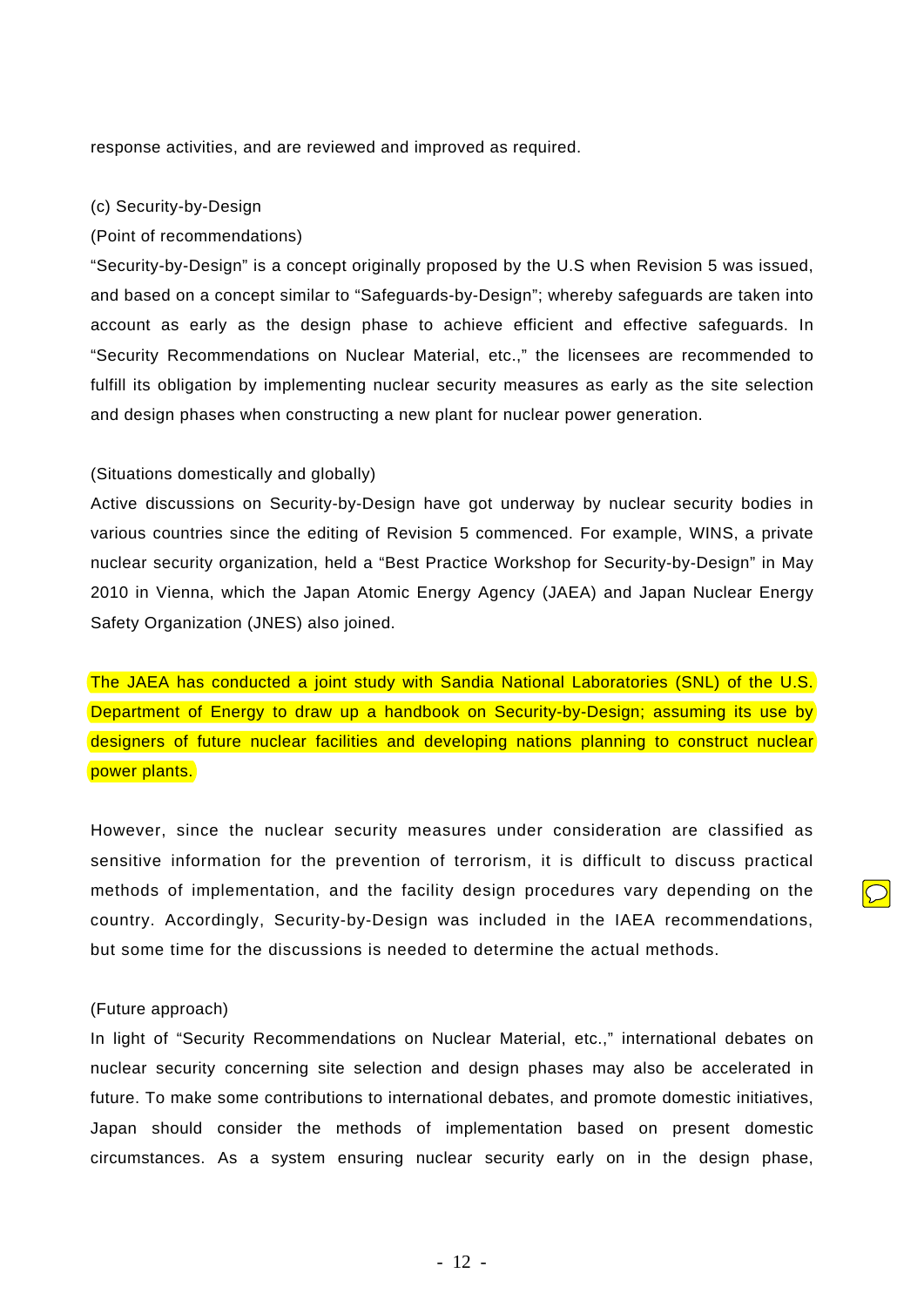Security-by-Design may be included in the licensing requirements for nuclear facilities as same as the safety measures.

The Nuclear Safety and Security Authority is expected to study the practical aspects of the methods of implementation and the ensuring system in parallel. Considering the fact that safety measures and nuclear security measures are either complementary or reciprocal<sup>11</sup> depending on the case, it is important for the relevant organizations to share information and exchange opinions to facilitate their synergy.

### (d) Protection of the protected area perimeter

### (Point of recommendations)

"Security Recommendations on Nuclear Material, etc." suggest that the protection of the protected area perimeter should be designed to provide time to assess the cause of alarms and an adequate delay for an appropriate response, under all operational conditions, as one of the requirements for nuclear facilities, including nuclear power plants where any sabotage could result in serious radiological consequences.

### (Extension of access delay)

The obligation to provide a limited access area in the perimeter of the protected area and reinforced nuclear security measures for the equipment, in the aforementioned amendments of ministerial ordinances by the NISA based on the accident at the Fukushima Dai-ichi NPP, resulted in the protection zone being expanded to the site boundary, thereby extending the time for entry into the nuclear facility in general.

As the protected area near the coast is generally close to the site boundary, a limited access area, or physical barriers to block (or detect) entry via sea is desired to extend the access delay, but the sea area is not included in the premises of the nuclear facility. It is, therefore, difficult to adopt equivalent security measures on the sea as those used on-site in the present legal system.

In some cases, however, the licensees were allowed to provide limited access in the area adjacent sea area and installed barriers (e.g. guard cables) following permission from the

<sup>11</sup> A complementary example is the dispersed and diversified installation of emergency diesel generators for countering natural disasters, which is also effective against acts of sabotage. A reciprocal example is that partitions in the building for limiting access as a means of countering insider threats may delay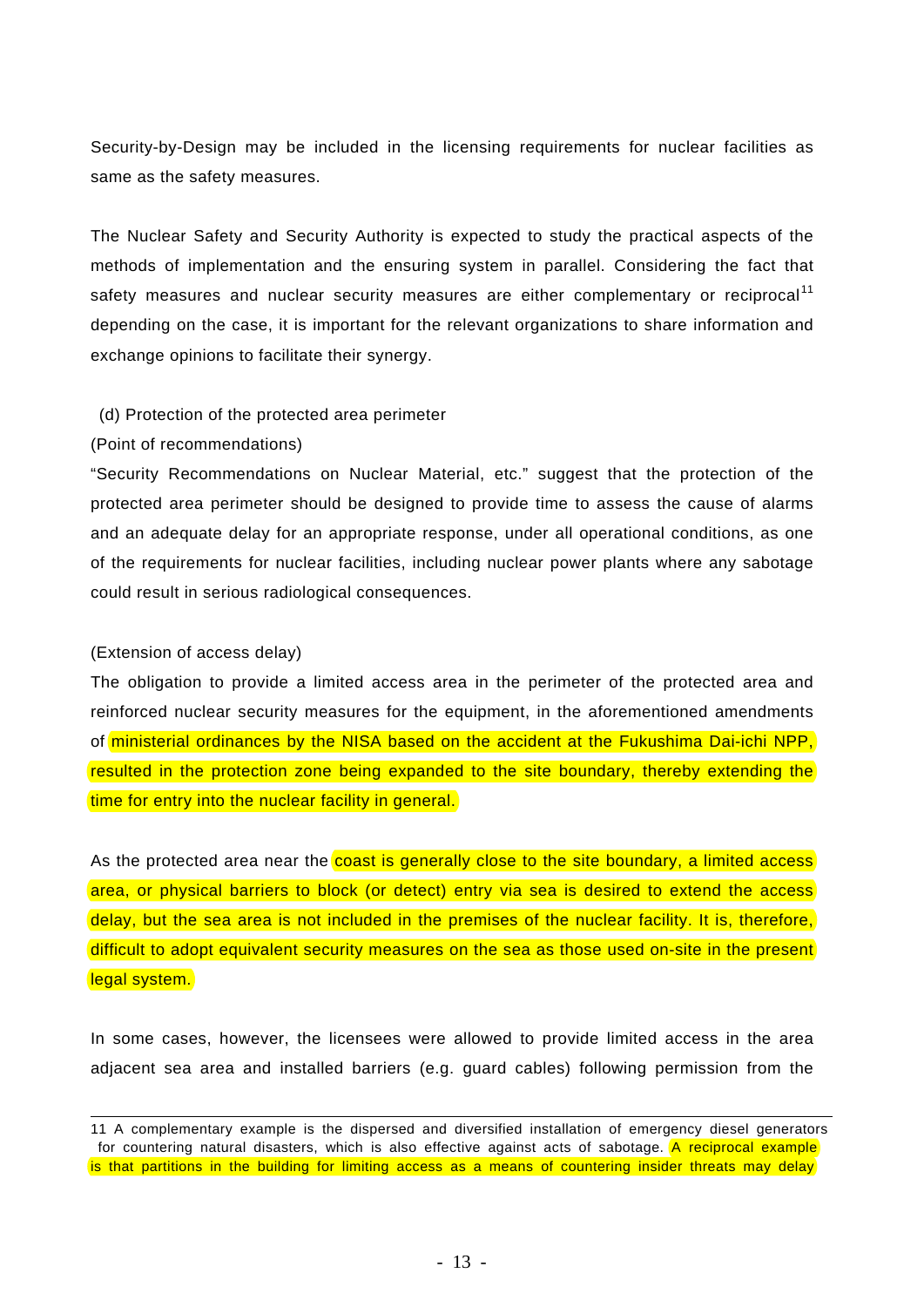related administrative bodies to ensure safety. The licensees could provide a limited access area based on threat assessment, in light of nuclear security and according to the use of the surface of the sea. The regulatory bodies and other related administrative bodies are expected to consider a flexible operation so that the licensees can provide nuclear security measures based on the threat assessment.

### (e) Nuclear security measures during transport

## (Point of recommendations)

1

The security measures for nuclear materials during transport used to be applied only to Category  $I<sup>12</sup>$  materials till Revision 4, but were extended to Category II materials from Revision 5, and new mandatory requirements were added to Category I (e.g. communications system with a scrambler). Overall, the physical protection during transport is reinforced following increasing international concern over the threat during the transport of nuclear materials.

The level of physical protection, especially against sabotage during transport, has been largely improved, measures to mitigate or minimize the radiological consequences of sabotage, and measures for physical protection of nuclear materials against sabotage are added to the Recommendations. Moreover the measures to find and retrieve nuclear materials stolen during transport are added too. The measures against sabotage and the measures to find and retrieve require contingency plans to be provided.

## (Nuclear security system during transport in Japan)

In Japan, the security of nuclear materials during transport is covered by different regulatory and security authorities depending on the "means of transport" (e.g. cask), "method of transport" (e.g. truck) and "route and date." Table 2 lists the competent ministries and agencies for land and ocean transport. For off-site transport, the licensees receive a notice indicating the method of transport based on the Design Basis Threat (DBT) during transport specified by the Ministry of Land, Infrastructure and Transport and Tourism.

access to equipment in the building and escape from the building in the event of an accident.

<sup>12</sup> Categorization of nuclear materials by type, irradiation and enrichment. For example, Category I includes 2 kg or more unirradiated Plutonium, 5kg or more unirradiated Uranium (235) enriched to 20% or more, and Category II contains less than 2 kg but more than 500 g of unirradiated Plutonium and less than 5 kg but more than 1 kg of unirradiated Uranium (235) enriched to 20% or more. For details, see Section 4.5 of the 5th revision "Security Recommendations on Nuclear Material, etc."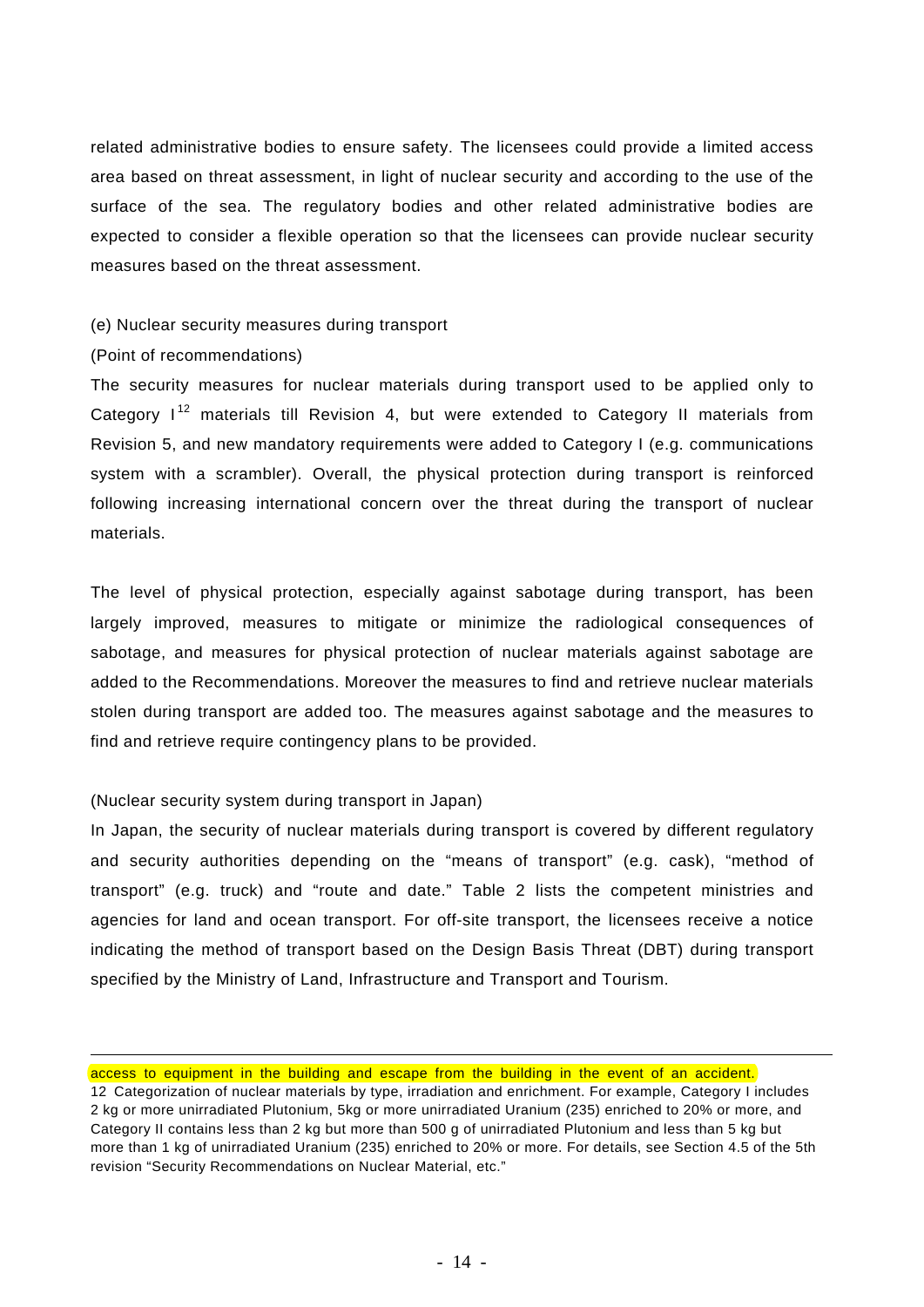|              | <b>Means of transport</b> | <b>Method of transport</b>                                                                      | Route and date                    |  |
|--------------|---------------------------|-------------------------------------------------------------------------------------------------|-----------------------------------|--|
| Land         | METI (NISA)<br>MEXT       | <b>[Off-site transport]</b><br>MILT<br><b>[On-site transport]</b><br>METI (NISA)<br><b>MEXT</b> | Local public safety<br>commission |  |
| <b>Ocean</b> | MILT                      | <b>MILT</b>                                                                                     | Japan Coast Guard                 |  |

Table 2 Competent ministries for the transport of nuclear materials

\* Air transport is excluded as it is inapplicable for nuclear materials.

METI: Ministry of Economy, Trade and Industry

NISA: Nuclear and Industrial Safety Agency

MEXT: Ministry of Education, Culture, Sports, Science and Technology

MILT: Ministry of Land, Infrastructure and Transport and Tourism

## (Strengthening of measures with changes in applicable range of category)

For the addition of Category II, it is pertinent that the authorities responsible for the physical protection of nuclear materials during transport according to the "means of transport," "method of transport" and "route and date" should tackle recommendations on the reinforcement of security measures.

(Measures against sabotage and the Measures to find and retrieve during transport)

For the discussion of nuclear security measures against sabotage during transport requiring making contingency plans, added to Revision 5, not only regulatory bodies but also security authorities and licensees should join in for close coordination. Although coordination of expertise is required to plan such measures concerning nuclear security, in reality, the organization in charge of coordination is not clearly determined, hampering promotion of the discussion about measures against sabotage and the measures to find and retrieve during transport.

A newly founded government agency, the Nuclear Safety and Security Authority, is thought to be suitable to oversee coordination about the discussion about measures against sabotage and the measures to find and retrieve during transport, because the agency will oversee coordination in relation to nuclear security, and the collection of information at home and abroad, including on-site practices.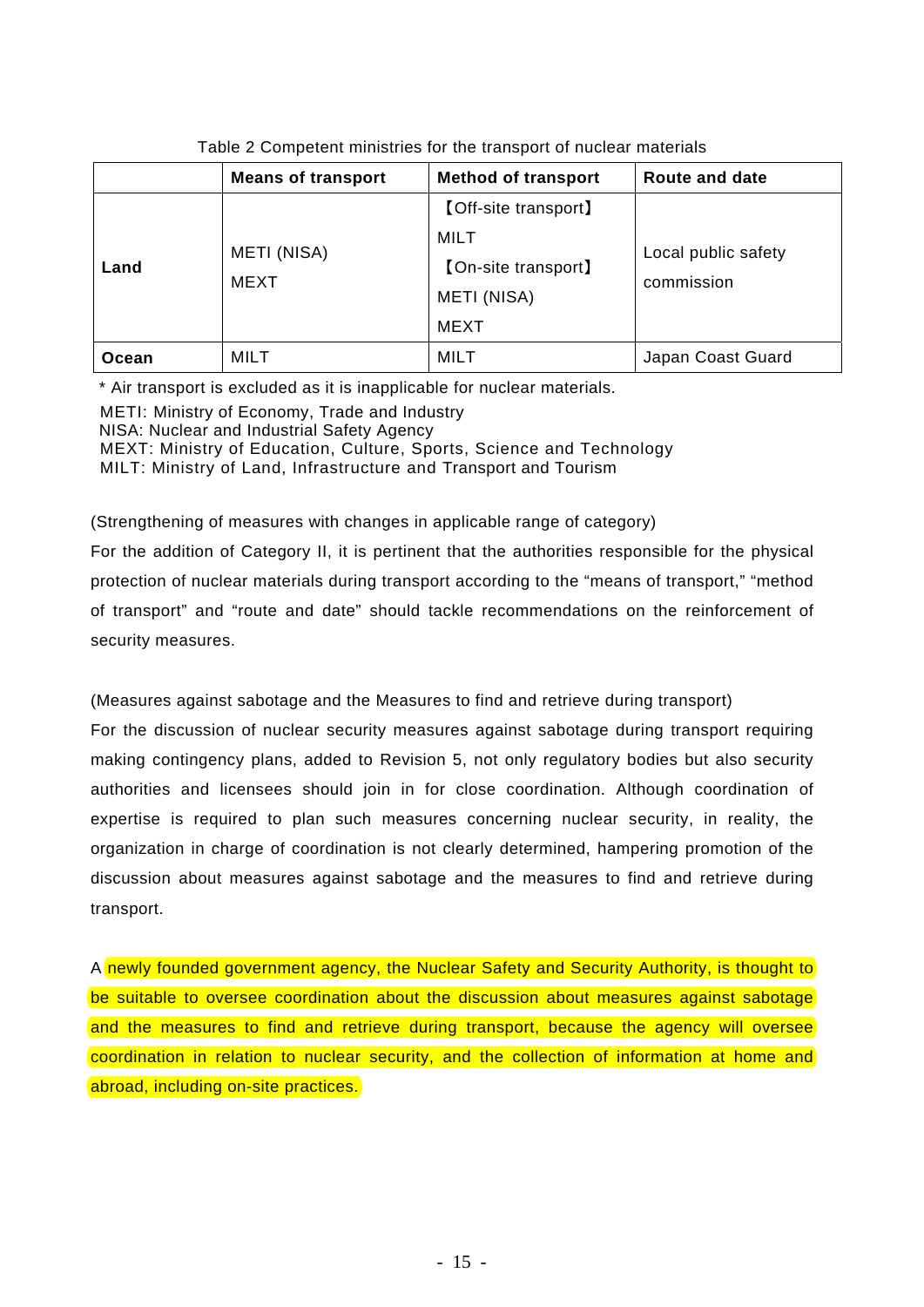## (Responsibilities of related organizations during transport)

On-site responsibilities of organizations are defined in Paragraph (b) Responsibilities (roles) of related organizations. The organizations involved in transport vary, however, depending on the environment and conditions, coordination of organizations is desired during the above discussions on nuclear security measures against sabotage and the measures to find and retrieve.

## CHAPTER 2 Nuclear Security Recommendations on Radioactive Material and Associated

## **Facilities**

## (1) Position and outline of recommendations<sup>13</sup>

"Security Recommendations on Radioactive Material, etc." addresses the development of a regime and measures to protect radioactive materials that may lead to radiological consequences of theft and sabotage. These recommendations were made because nuclear security has come to include all radioactive materials, following heightened concern over the threat of not only nuclear explosive devices but also devices which disperse radioactive materials. Meanwhile, radioactive materials are widely used in various fields of application including medical practices, industry and education, often in places where people are present.

These recommendations suggest practical security measures such as access control, trustworthiness checks of individuals, training and accountancy, and execution thereof according to a graded approach.

### (2) Present situation of regulatory bodies

### (Present situation of safety regulations)

As shown in Table 3, many laws and regulations exist concerning radioactive materials in Japan, including the Act on Prevention of Radiation Disease due to Radioactive Isotope, etc.(hereinafter referred to as "Radiation Disease Prevention Act"), Act on the Regulation of Nuclear Source Material, Nuclear Fuel Material and Reactors (Nuclear Reactor Regulation Act), Medical Care Act, Pharmaceutical Affairs Act and Veterinary Practice Act, and a number of ministries including the Ministry of Education, Culture, Sports, Science

<sup>13</sup> The levels of nuclear material protection defined according to "Security Recommendations on Nuclear Material, etc." are based on the categories of nuclear materials potentially suitable for use in manufactu ring nuclear explosive devices, not on the radiological consequences of other means such as exposure or resulting disposal. Hence, the protection of nuclear materials is handled in "Security Recommendations on Nuclear Material, etc." within the scope of potentiality for unauthorized removal or resulting exposure or dispersion.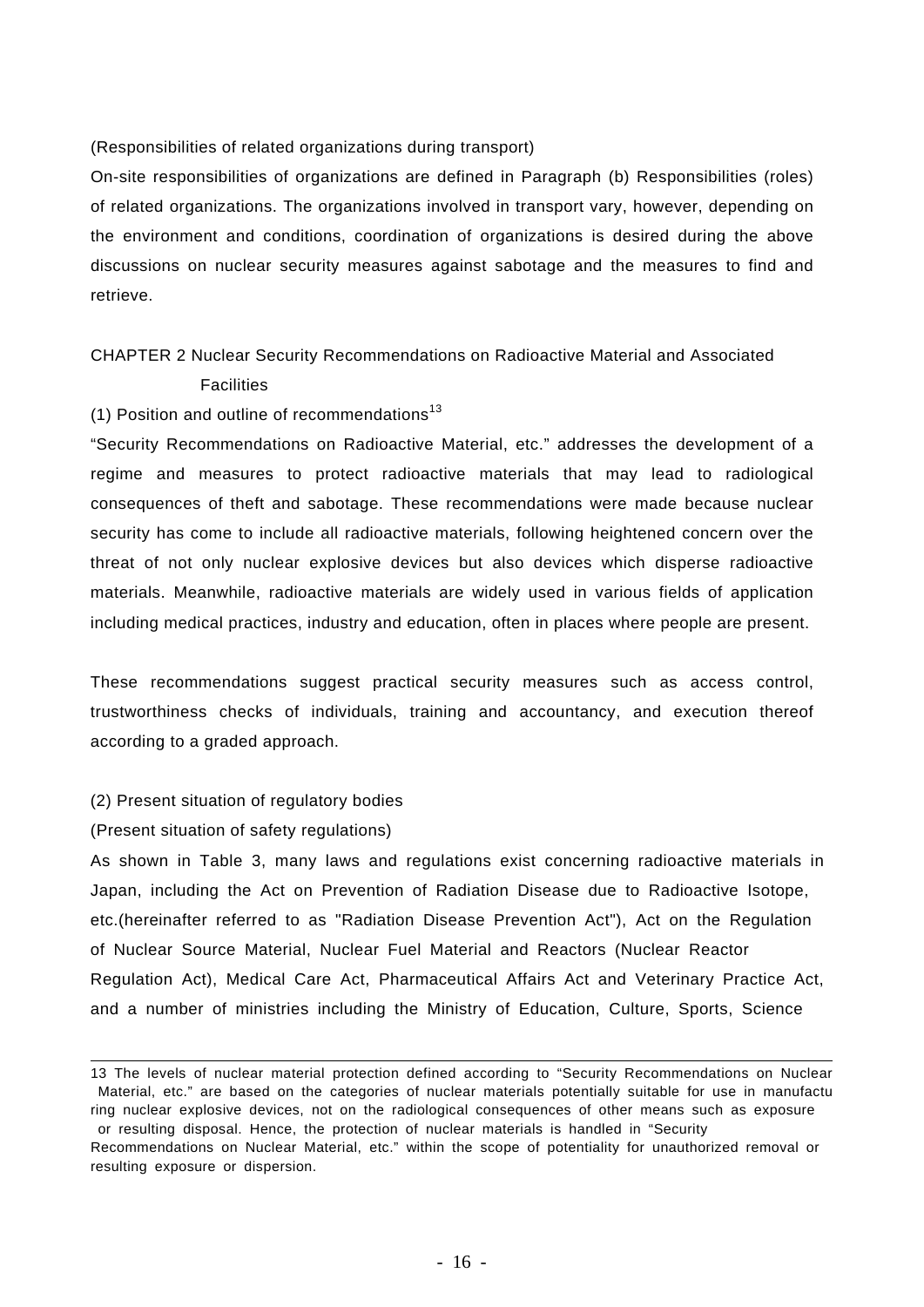and Technology (MEXT), Ministry of Health, Labour and Welfare (MHLW), Ministry of Agriculture, Forestry and Fisheries (MAFF ) and Ministry of Land, Infrastructure and Transport and Tourism (MLIT) are involved in these laws and regulation.

| <b>Type</b>          |         | Detailed<br>classification                      | Pharmac<br>eutical<br>Affairs<br>Act<br><producti<br>on and<br/>sales of<br/>medicine<br/><math>\geq</math><br/>(MHLW)</producti<br> | Medical<br>Care<br>Act<br>(MHLW) | Veterin<br>ary<br>Practic<br>e Act<br>(MAFF) | Radiatio<br>n<br><b>Disease</b><br>Preventi<br>on Act<br>(MEXT) | Nuclear<br>Reactor<br>Regulati<br>on Act<br>(MEXT,<br>NISA) | Related<br>laws and<br>regulation<br>$s^{14}$<br><transpor<br>t<br/>(MLIT)</transpor<br> |
|----------------------|---------|-------------------------------------------------|--------------------------------------------------------------------------------------------------------------------------------------|----------------------------------|----------------------------------------------|-----------------------------------------------------------------|-------------------------------------------------------------|------------------------------------------------------------------------------------------|
| Radioactive material |         | Radiopharmaceuti<br>cal                         | ∩                                                                                                                                    | O                                | $\circ$                                      |                                                                 |                                                             | O <sup>15</sup>                                                                          |
|                      | Jnseals | Radioisotope<br>other than<br>medicine          |                                                                                                                                      |                                  |                                              | O                                                               |                                                             | O                                                                                        |
|                      |         | Nuclear material <sup>16</sup>                  |                                                                                                                                      |                                  |                                              |                                                                 | O                                                           | $\circ$                                                                                  |
|                      |         | Medical<br>equipment <sup>17</sup>              |                                                                                                                                      |                                  | $\circ$                                      | O                                                               |                                                             | O                                                                                        |
|                      | Sealed  | Radioisotope<br>other than medical<br>equipment |                                                                                                                                      |                                  |                                              | O                                                               |                                                             | O                                                                                        |
|                      |         | Nuclear material <sup>16</sup>                  |                                                                                                                                      |                                  |                                              |                                                                 | ∩                                                           | O                                                                                        |

Table 3 Safety laws and regulations on radioactive materials

(Present situation of security regulations)

Based on the Code of Conduct on the Safety and Security of Radioactive Sources (IAEA, 2004), the Ministry of Education, Culture, Sports, Science and Technology established systems of 1) registration of radioactive materials that have potentially high radiological consequences to bodies (amended Enforcement Regulations 2009 for the Radiation Disease Prevention Act), and 2) prior confirmation system of exports and imports (due to the amendment of Export Trade Control Ordinance 2006).

- 15 The Pharmaceutical Affairs Act rules on the surface transport of radiopharmaceuticals.
- 16 Nuclear security based on Security Recommendations on Nuclear Material, etc. is applied to the nucl ear materials classified in Categories I to III in Section 4.5, Revision 5 of Security Recommendation on Nuclear Material, etc.

<sup>14</sup> Land: Regulations on the road transport of radioactive materials, Sea: Regulations for the Carriage a nd Storage of Dangerous Goods by Ships, Air: Civil Aeronautics Act

<sup>17</sup> Medical equipment is subject to double regulation by the Radiation Disease Prevention Act and Medical Care Ac, or Veterinary Practice Act.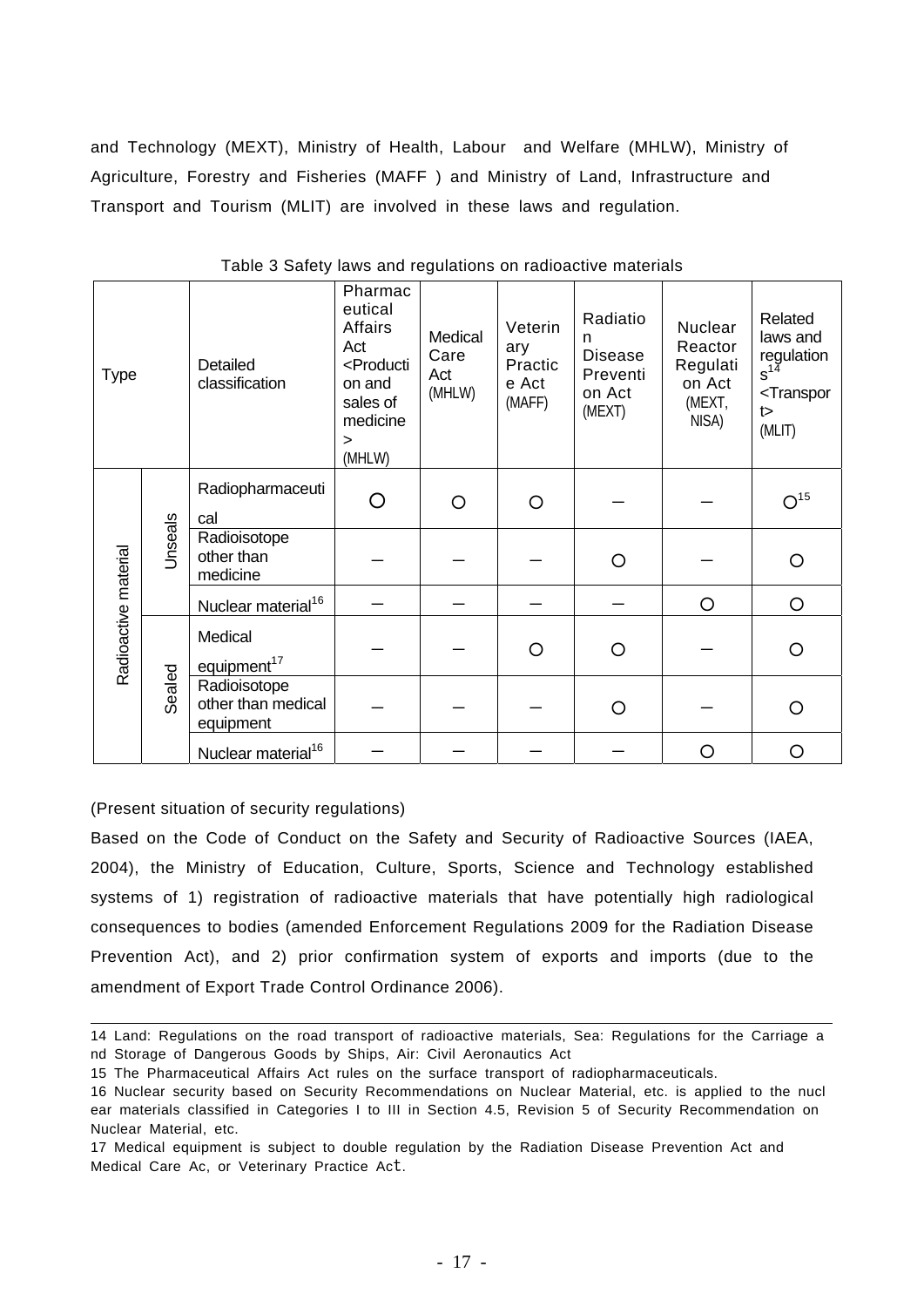In response to International Counter-Terrorism Conventions and Protocols, the Act on Punishment of Acts to Endanger Human Lives by Generating Radiation was enacted in Japan.

As shown in the above table, there are many regulations concerning radioactive materials, but considering the restricted number of sites handling unsealed sources that may result in radiological consequences to humans, and the fact that most radiation sources are imported, the Ministry of Education, Culture, Sports, Science and Technology is believed to have completed the nuclear security measures against radioactive materials by enacting the Radiation Disease Prevention Act for regulating sealed sources used for medical equipment.

### (Response to Security Recommendations on Radioactive Material, etc.)

In the Fundamental Approach, the Atomic Energy Commission noted the consideration to minimize the effects of nuclear security on activities using radioactive materials and radiation (medical, industrial and educational fields) based on a graded approach, because 1) the extent of the damage caused by radioactive materials (excluding large sources or a lot of sources, such as a source for medical treatments ) in criminal acts is significantly small compared with nuclear materials, and the degree of importance of protection is considerably low except for large radiation sources or large volumes of radiation such as those used in medical treatment, 2) the criminal acts to be blocked mainly target the prevention of dispersion of radiation during or after the theft.

Based on this Fundamental Approach as the policy responding to "Security Recommendations on Radioactive Material, etc.," the Ministry of Education, Culture, Sports, Science and Technology will commence actual discussions for immediate results. The ministry noted the following elements to take into account in the discussions: 1) Benefits of using radioactive materials and risks in terms of nuclear security, 2) Contribution of present safety regulations to ensuring security, and 3) Inclusion of radioactive materials subject to protection in the present radioisotope registration system.

### (3) Future approach

The policy of the Ministry of Education, Culture, Sports, Science and Technology is believed to be adequate and correspond to the Fundamental Approach. Thus, It is expected that actual discussions will get underway soon and nuclear security measures on radioactive materials be taken as early as possible.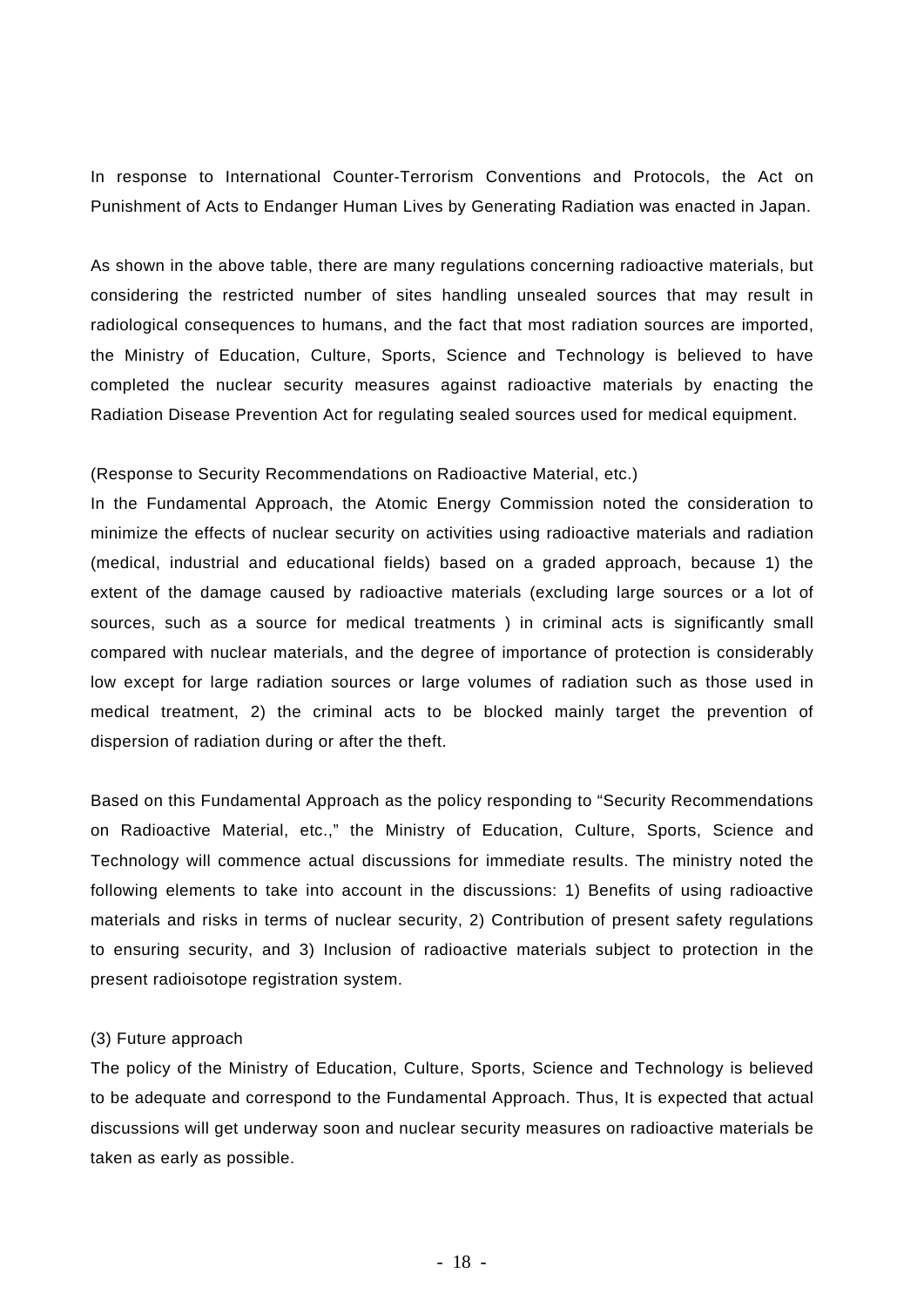As the number of sites handling unsealed sources which may be harmful to humans is limited, and the IAEA does not publish any related Implementing Guides or documents, the physical protection of unsealed sources must be discussed following the discussions of sealed sources. While the abovementioned Fundamental Approach should be taken into account, discussions should proceed in line with the current status of utilization of these unsealed sources, many of which are short half-life, and shipped and consumed for tests and other purposes immediately after production and import.

It is expected that other ministries will start discussions on nuclear security measures on radioactive materials as required.

## CHAPTER 3 Nuclear Security Recommendations on Nuclear and Other Radioactive Material out of Regulatory Control

(1) Position and outline of recommendations

"Security Recommendations on Material out of Regulatory Control" was made in line with international concern over the unauthorized removal of nuclear materials from nuclear facilities in Russia after the collapse of the Soviet Union, and terrorist attacks using not only nuclear explosive devices but also devices which disperse radioactive materials after the terrorist attacks on September 11, 2001 in the U.S.

Japan, as a nation to promote the peaceful use of nuclear energy and as a member of the international community, should tackle these issues in collaboration with its peers.

The recommendations provide guidance for the development of a nuclear security regime to deter, detect and respond to terrorism using nuclear explosive devices with nuclear materials out of regulatory control, and terrorism using devices which disperse radioactive materials out of regulatory control (terrorism using nuclear material, etc.). Specifically, the recommendations focus on 1) punishment for acts of nuclear terrorism to deter terrorism using nuclear material, etc., 2) detection by instruments of nuclear materials, etc. at entry points to find terrorism using nuclear material, etc., and the detection of potential acts of terrorism by collecting and analyzing information, and 3) preparation and training of security authorities to counter terrorism using nuclear material, etc..

To ensure the integration and implementation of these measures, the recommendations also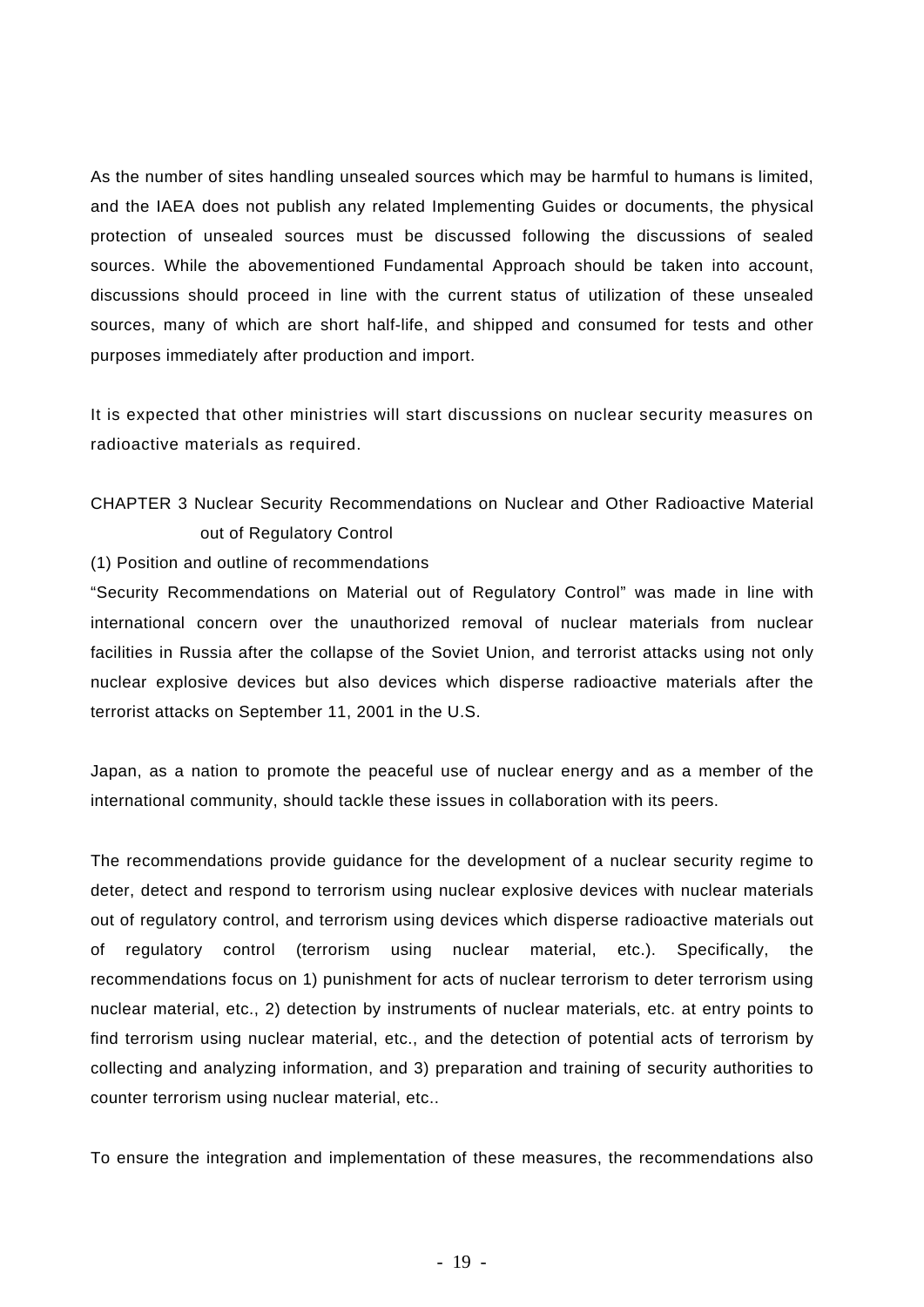suggest the foundation of a coordinating body or mechanism for 1) determining the priority of measures to detect and respond through threat assessment of terrorism using nuclear materials, etc., 2) coordinating measures to detect and respond, and 3) coordinating competent and security authorities responsible for taking these measures.

(2) Present situation of related administrative bodies and regulatory bodies

The aforementioned terrorism using nuclear material, etc. is usually subject to counterterrorism by security authorities in addition to terrorism using ordinary explosive devices and chemical and biological agents, and the security of this sector has been strengthened. Specifically, "improvements in entry point defence," "improvements in the management of substances potentially used for NBC terrorism," "improvements in information management and regulation of criminal acts," and "improvements in the security of critical facilities and response capability" were listed in "6. Response to Terrorism Threat" of the Action Plan for the Realization of a Society Resistant to Crime 2008 (December 2008) proposed at the Ministerial Meeting Concerning Measures against Crime. The Action Plan has been followed up in time to ensure the implementation of various activities by related administrative bodies, including security authorities and regulatory bodies.

To counter international terrorism, the "International Convention of the Suppression of Acts of Nuclear Terrorism (International Counter-Terrorism Conventions and Protocols)" was concluded in 2005, and as a relevant internal measure, the "Act on Punishment of Acts to Endanger Human Lives by Generating Radiation" was enacted in 2007 in Japan to provide penal regulations for acts of terrorism and preparations for terrorism using nuclear material, etc.

As stated above, various measures aiming to prevent terrorism using nuclear material, etc. have been steadily reinforced by counterterrorism and promoted mainly by security authorities. However, a recommended body or mechanism responsible for coordinating measures against terrorism using nuclear material, etc. has yet to be founded.

Besides the counterterrorism, nuclear security involving nuclear material, etc. out of regulatory control may need to respond to the detection of radioactive material in stolen articles and waste. Local governments mainly handle such cases, supported by regulatory bodies.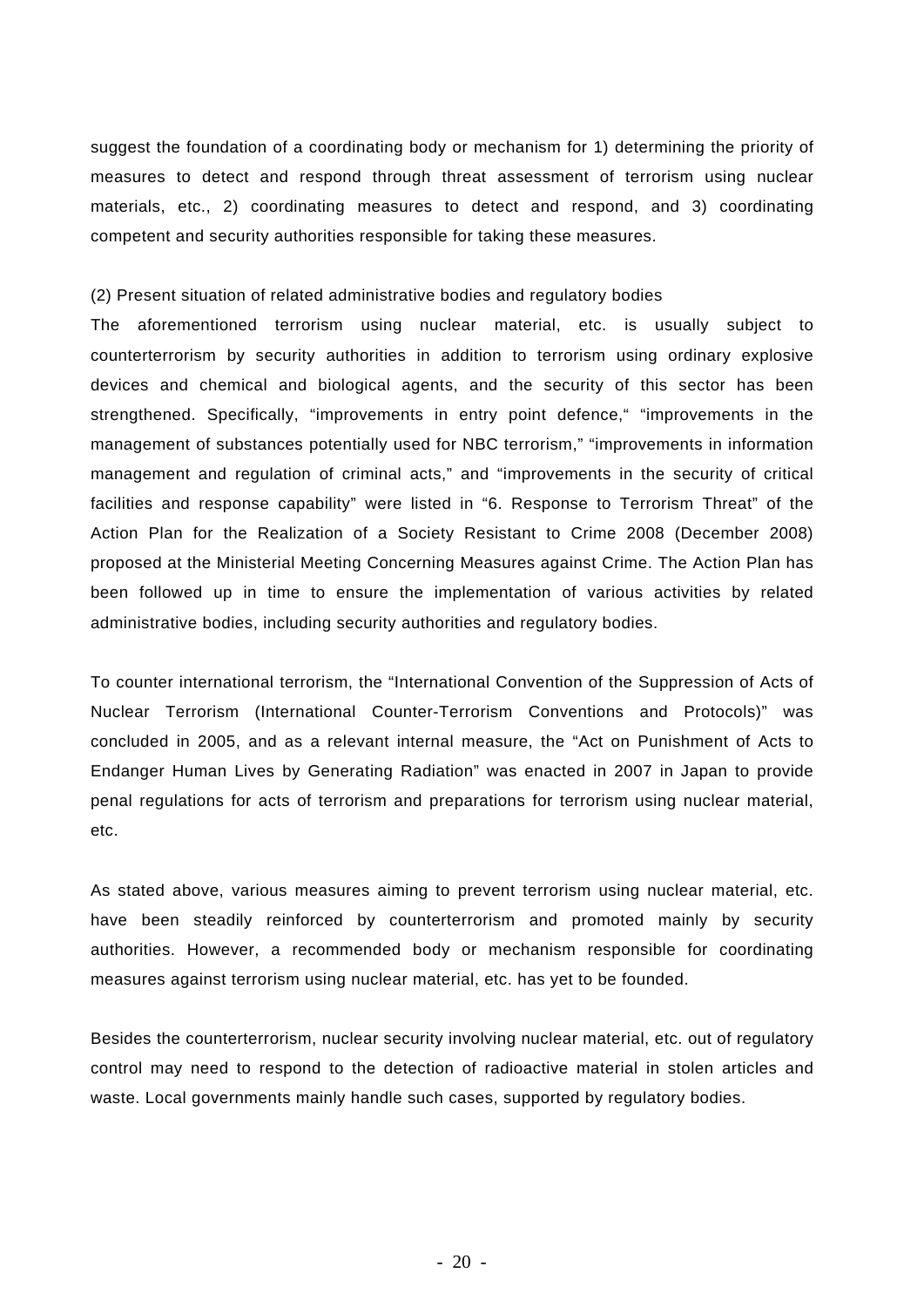### (3) Future approach

Security authorities and other related administrative bodies are responsible for the majority of the aforementioned measures, mainly aimed at preventing terrorism using nuclear materials, etc. as part of counterterrorism. Regulatory bodies, including the Nuclear Safety and Security Authority, are responsible for nuclear security involving nuclear facilities and transport, etc. Regulatory bodies and atomic research and special medical institutions provide expertise and the equipment required for counterterrorism. The Nuclear Safety and Security Authority, a body to coordinate nuclear security in future, must establish the above-mentioned coordinating mechanism in consultation with the relevant regulatory and administrative authorities. As part of preparations for the occurrence of terrorism, the training and education of medical doctors and health care practitioners on medical treatment for radiation disease are also important.

Amid rising international concern over nuclear security, Japan may be asked about measures for counterterrorism, particularly nuclear security, created based on the IAEA recommendations. In this case, the Nuclear Safety and Security Authority and the Ministry of Foreign Affairs may be suitable as key organizations to present the situation using the aforementioned action plan and following-up in cooperation with security authorities.

In collaboration with security authorities and other related administrative bodies, the Nuclear Safety and Security Authority is expected to guarantee a response to the IAEA recommendations, and improve the relevant activities, especially measures for entry point defence and the detection of criminal acts as required, based on threat assessment.

## **PART II Issues Derived from the Accident at the Fukushima Dai-ichi NPP of TEPCO**

### CHAPTER 1 Progress of Discussions

The accident at the Fukushima Dai-ichi NPP made us aware that nuclear power plants could be an effective target for terrorists. Accordingly, immediate action to provide security at nuclear power plants is required based on the accident at the Fukushima plant (the accident).

Discussions are focused, therefore, on the nuclear security of such nuclear facilities (mainly commercial nuclear power plants, research power reactors and reprocessing facilities) that may have a serious impact on the surrounding areas.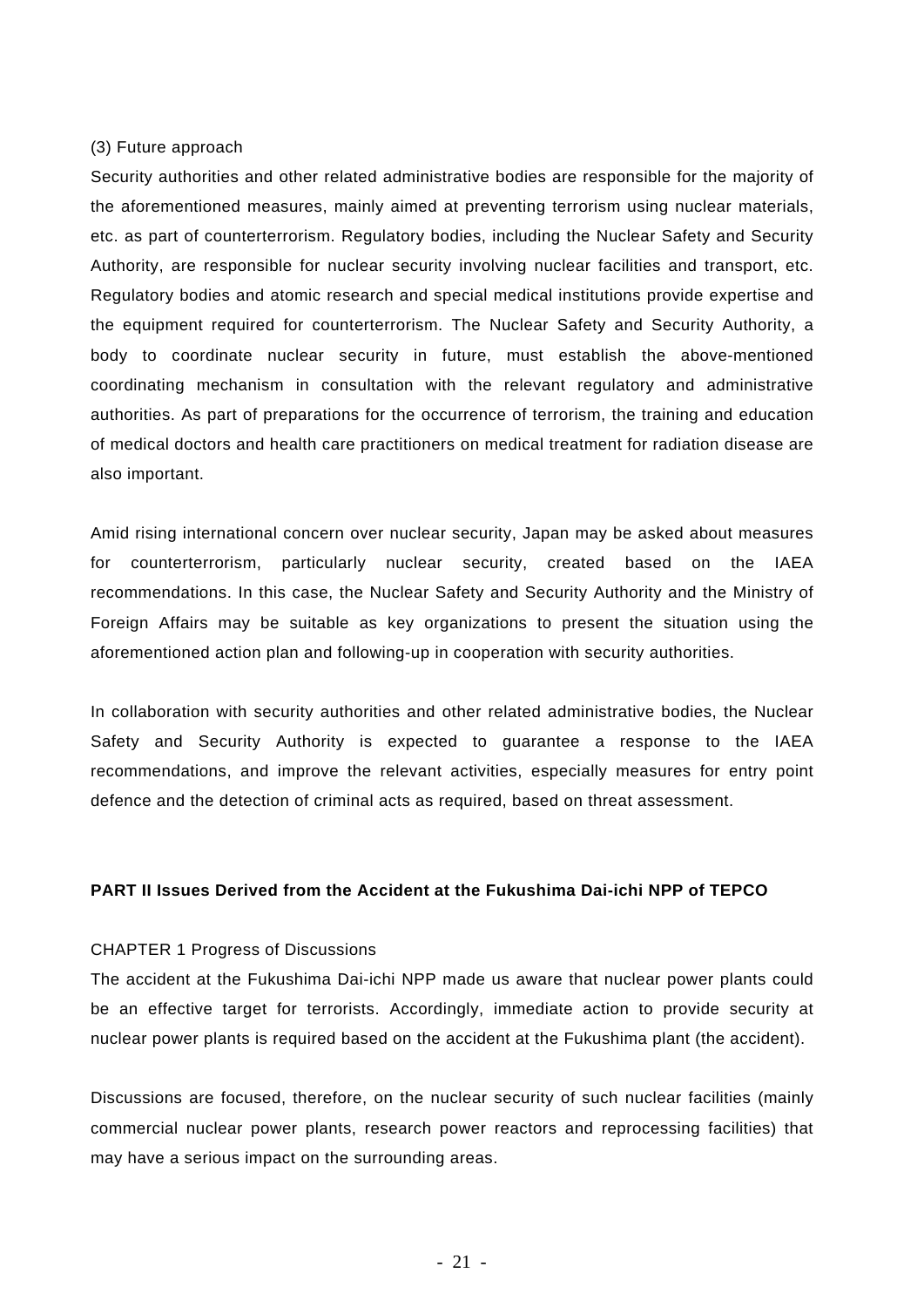The role of the Atomic Energy Commission is to present the basic policy for the activities of related organizations. Individual tasks are usually entrusted to the related organizations, but considering the urgency and importance of the issue, the Commission itself tackled part of such individual tasks in line with discussions of the related organizations.

It should be noted that CHAPTER 2 deliberately contains unclear explanations of actual physical protection for preventing the leak of sensitive information on nuclear security.

## CHAPTER 2 Issues on Nuclear Security Derived from the Accident

(1) Basic recognition of nuclear security based on the accident

The accident at the Fukushima Dai-ichi NPP of Tokyo Electric Power Co., Inc. (TEPCO), following the Tohoku-Pacific Ocean Earthquake and subsequent tsunamis on March 11, 2011, caused serious damage to Japan. The effects of this accident were totally different from previous accidents. Nuclear hazards jeopardize the lives and safety of citizens, seriously contaminate the environment in which many people live, significantly impact on the national economy, and provoke social turmoil. We have learned these things from the accident.

The accident revealed the possibility that terrorism at a nuclear facility may have the same serious effects on society. It is Japan's obligation to enhance not only safety but also security of nuclear power plants based on the lessons learned from the accident, share this information with the international community, and reflect it in international efforts for reinforcement of nuclear security.

Licensees, regulatory bodies, security authorities, and other related parties should take into account the possibility of terrorism targeting nuclear facilities in implementing nuclear security measures. It is necessary for them to strengthen their security systems based on the Fundamental Approach, and at the same time, cooperate in taking effective measures when providing nuclear security.

(2) Threat of nuclear terrorism based on the accident

The following acts of terrorism at nuclear facilities should be noted based on the accident at the Fukushima Dai-ichi NPP: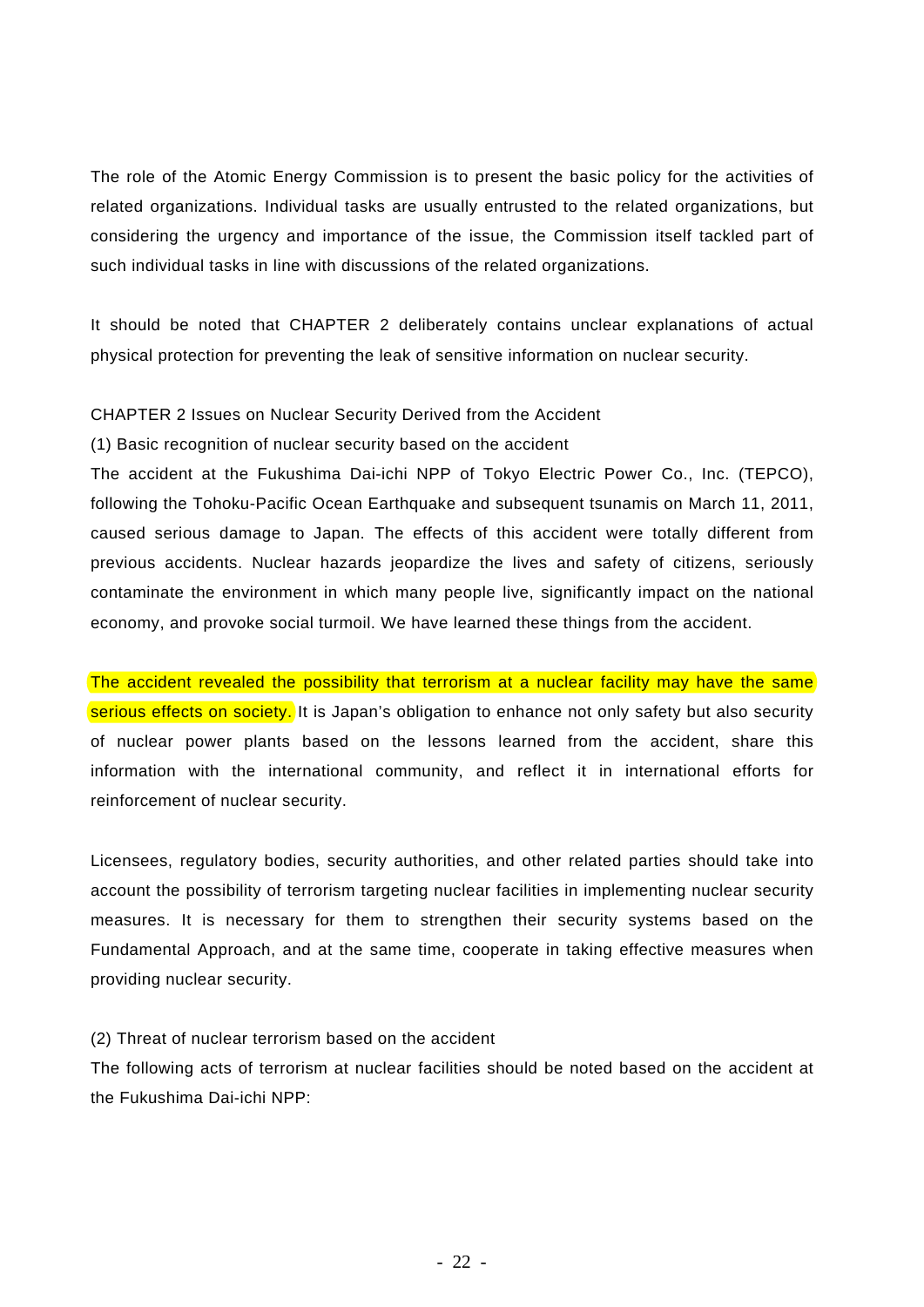### (a) Increased interest in nuclear facilities

The damage resulting from the accident has been devastating, and the interest in nuclear disasters has not been restricted to the people of Japan but spread worldwide. This may also increase the interest of terrorists in this area as a target of terrorism.

(b) Equipment of nuclear facilities as effective targets of terrorism

The conventional security of nuclear facilities mainly assumes terrorism targeting the nuclear reactor and other nuclear equipment which store nuclear fuel or nuclear fuel material, and strict measures (e.g. protected areas) have been taken in these fields.

However, the accident taught us that it is important to prevent the loss of three major functions -- loss of all power supply, loss of cooling function of the nuclear reactor facility, and loss of cooling function of the spent fuel pool. The protection of all these facilities should be reinforced.

### (c) Assumed acts of terrorism

In reinforcing these nuclear facilities, it should be noted that the equipment installed in the protected area and perimeters may be targeted by terrorists, and employees etc. who are authorized to access nuclear facilities may act as terrorists.

## (d) Necessity of continued and improved security activity in an emergency

In line with the above (a) to (c), nuclear security in an emergency due to an accident (e.g. high radiation doses, loss of power supply etc.) should be reinforced more than ever.

## (3) Issues of nuclear security at nuclear facilities

Nuclear security measures at nuclear facilities are provided by identifying the equipment to be included in nuclear security, assessing the importance of protected objects according to various risk information, and based on this assessment, designing protective measures for protected objects according to a graded approach and defence in depth (see the Fundamental Approach).

The nuclear security measurement of nuclear facilities is composed of detection, report and delay functions. Specifically, the perimeter of protected areas is equipped with sensors to detect unauthorized access at an early stage, whereupon the licensees reports such unauthorized access to the security authority as required, a fence or similar impediment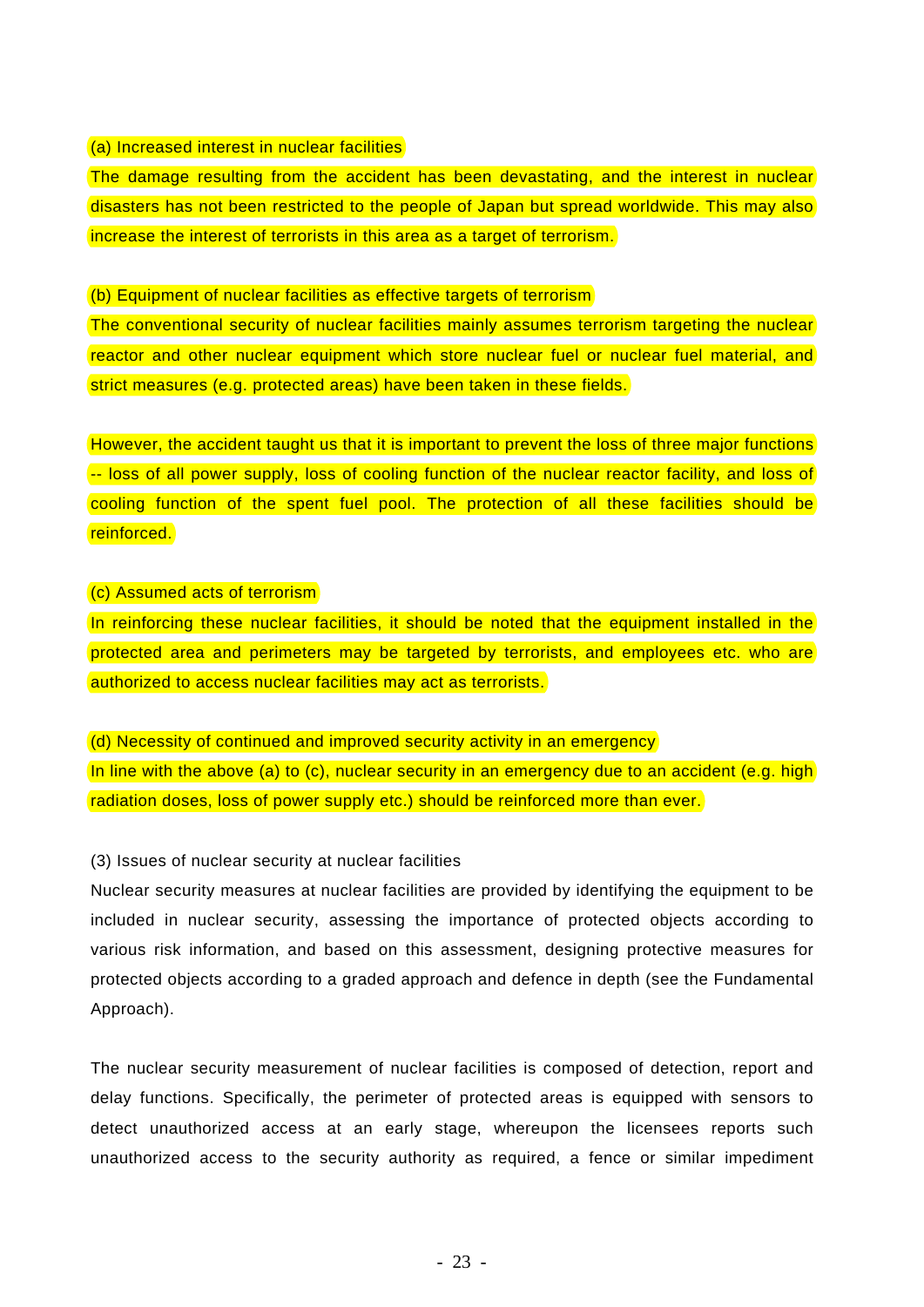installed in the perimeter of the protected area helps delay access, and if required, the security authority goes into action for an appropriate response. To ensure the implementation of nuclear security, training and the development of a required system are also important.

An immediate response is required for the above-mentioned acts of terrorism, and equipment requiring reinforced protection is usually placed in the perimeter of the protected area. Taking these as elements of risk information, the licensees, regulatory bodies, security authorities and other parties should immediately take protective measures suitable for solving the following nuclear security issues in addition to the conventional security measures:

#### (a) **Early detection of intrusion**

An early detection of intrusion is essential to ensure a timely report and response. The licensees are strongly urged to install a series of intrusion detection sensors near the site boundary in addition to sensors in conventional locations (new installation, reinforcement). The regulatory bodies must provide appropriate regulations based on related laws and regulations to ensure the security measures.

As the site is narrow in Japan, discussions of improvements in intrusion detection at the perimeter of the site (land and sea) are required.

### (b) Delay against acts of terrorism

Prevention of intrusion at the point of entry is vital to delay unauthorized access and allow for a timely report and response. In addition to conventional impediments such as fenced-off protected area, the licensees must install (or reinforce) physical barriers at the site boundary. The regulatory bodies need to provide appropriate regulations based on related laws and regulations to ensure the security measures.

Based on the situation that the site is narrow in Japan etc., the licensees and regulatory body must discuss the delay control and the roles of related organizations in line with the opinions of the security authority for each case of facilities.

### (c) Improvements in the durability of protected equipment

The licensees are requested to improve the durability of protected equipment against terrorist attacks with explosives etc., such as the installation of covers made of rigid materials. The licensees are also requested to place protected equipment near the protected area, wherever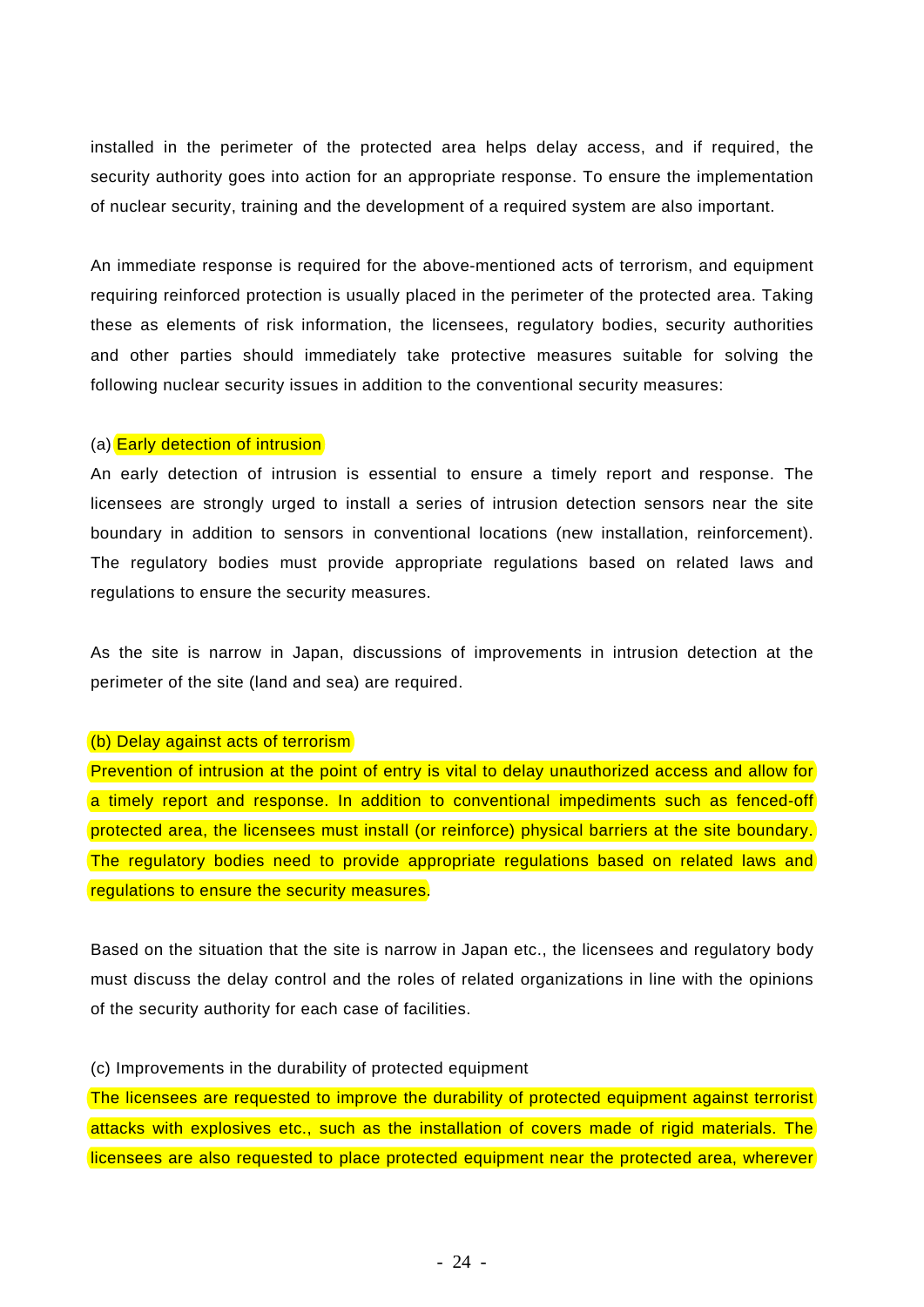possible, for better protection. The regulatory bodies need to provide appropriate regulations, based on related laws and regulations, to ensure the security measures to be done.

## (d) Maintenance of the protection system

The protection system are requested be perfectly maintained in ordinary operation to enable prompt report and response, and the continuous operation of nuclear security in an emergency.

So based on the installation situation of the protected facility etc., reinforcing the licensees's system (personnel, equipment, tools and materials) for the detection of unauthorized access and reporting to the security authority, and the security authority's system (personnel, equipment, tools and materials) for the response to unauthorized access is required. Continuation and reinforcement of nuclear security in an emergency (including access control methods) should also be considered when developing the security system.

Moreover the licensees and regulatory body are requested to discuss the method of protection and their roles for individual facilities according to the opinion of the security authority. Equipment required for the activity of security personnel (e.g. security room) to respond to unauthorized access is also requested to be provided.

(e) Preparations for mitigation etc.

There is a need to be prepared to mitigate the effects of terrorism according to the thought of defence in depth in the event of the destruction of a facility. In case of terrorism, prior verification of the satisfactory functioning of such preparation is also important. The licensees, regulatory bodies, security authorities and related parties must make plans for extra personnel and equipment, and for the safe evacuation of employees, the injured persons, and neighboring residents if it is difficult to combat terrorism with the existing protection system. Further, discussions involving all related organizations to form plans for mobilization and evacuation are required for information distribution and communication.

## (f) Training and assessment

Periodical training and training assessments have been performed in collaboration with the licensees, regulatory body, security authority and other related parties. More practical training and closer inter-organizational collaboration are required to provide feedback on the assessment of training to protective measures, to increase the effectiveness of the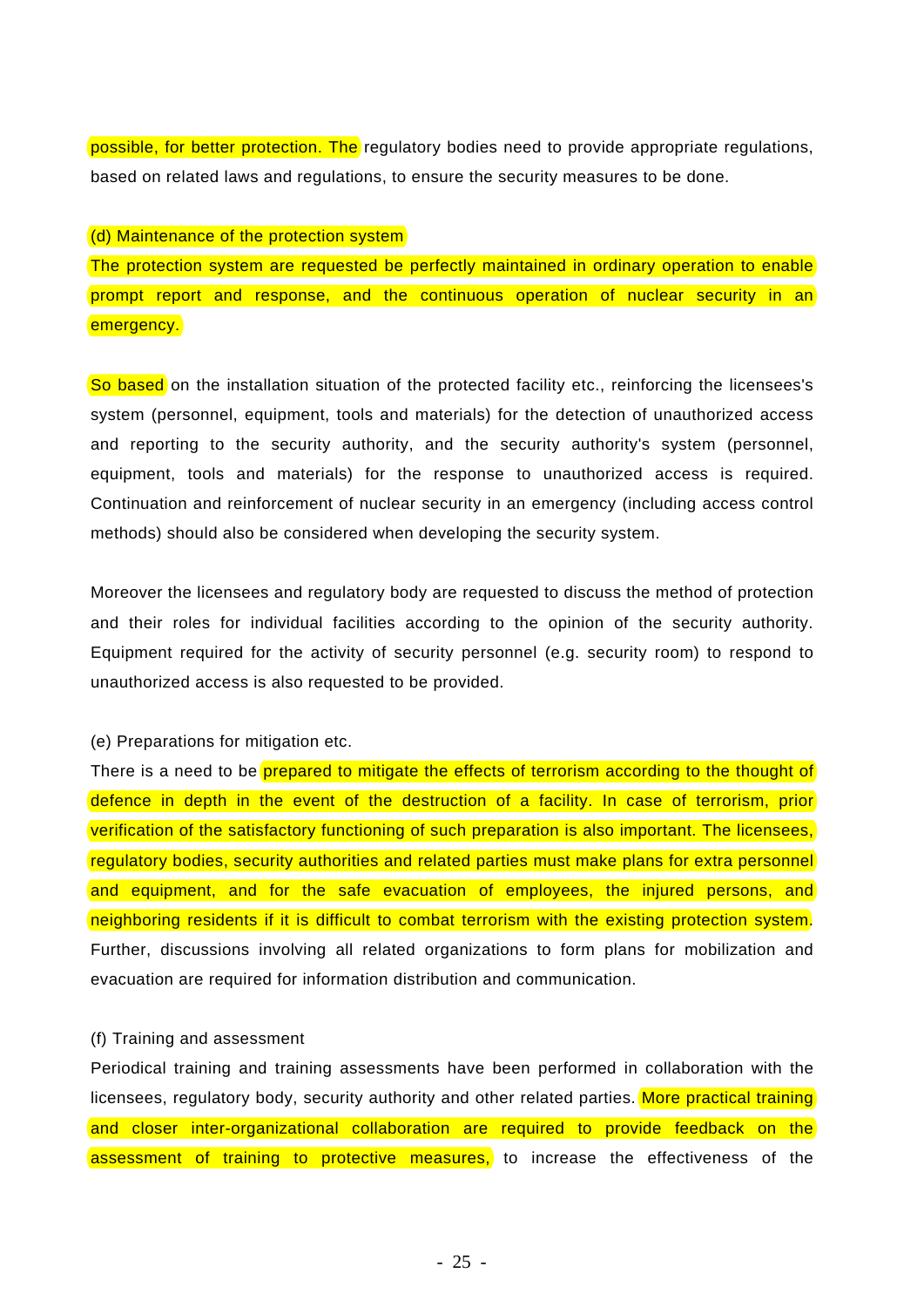above-mentioned protection.

Comprehensive training at the nuclear facility, including the above mobilization and evacuation plans, is desired with the participation of as many related organizations as possible.

#### (g) Insider threat measures

There are protected facilities which may be easily accessible to employees. The licensees must enhance identity verification, body searches and personal property checks in the access control. As explained in PART I, the introduction of trustworthiness checks is to be required. Until then, interim alternative measures such as a two-person rule should be taken to increase the effectiveness of measures against the threat of insiders.

CHAPTR 3 Present Situation and Future Approach of Regulatory Bodies .

Based on the discussions at this Advisory Committee and "Strengthening of Prevention of Terrorism against Nuclear Facilities" (Decision by Headquarters for Promotion of Measures Against Transnational Organized Crime and Other Relative Issues and International Terrorism, Cabinet Office (Nov. 14, 2011)), the regulatory bodies have improved the preventive measures against terrorism targeting nuclear facilities.

The Nuclear and Industrial Safety Agency and the Ministry of Education, Culture, Sports, Science and Technology have discussed, as regulatory bodies, issues on nuclear security arising from the accident at the Fukushima Dai-ichi NPP according to "Security Recommendations on Nuclear Material, etc." as explained in (2) of CHAPTER 1, PART I. The Nuclear and Industrial Safety Agency also amended the ministerial ordinance "The Rule for the Installation, Operation, etc. of Commercial Nuclear Power Reactors" in December 2011 to reinforce measures based on the accident at the Fukushima Dai-ichi NPP, defined the limited access area, protected facilities that may indirectly cause the leak of specified nuclear fuel material, and enforced measures against cyber terrorism.

As of January 2012, the security authorities decided to increase the number of police officers stationed on-site at nuclear facilities to increase their security, and provide the equipment and instruments required for improving the response to terrorism using explosives. Expansion of the other personnel and equipment systems as required, review of Guidelines for Caution, and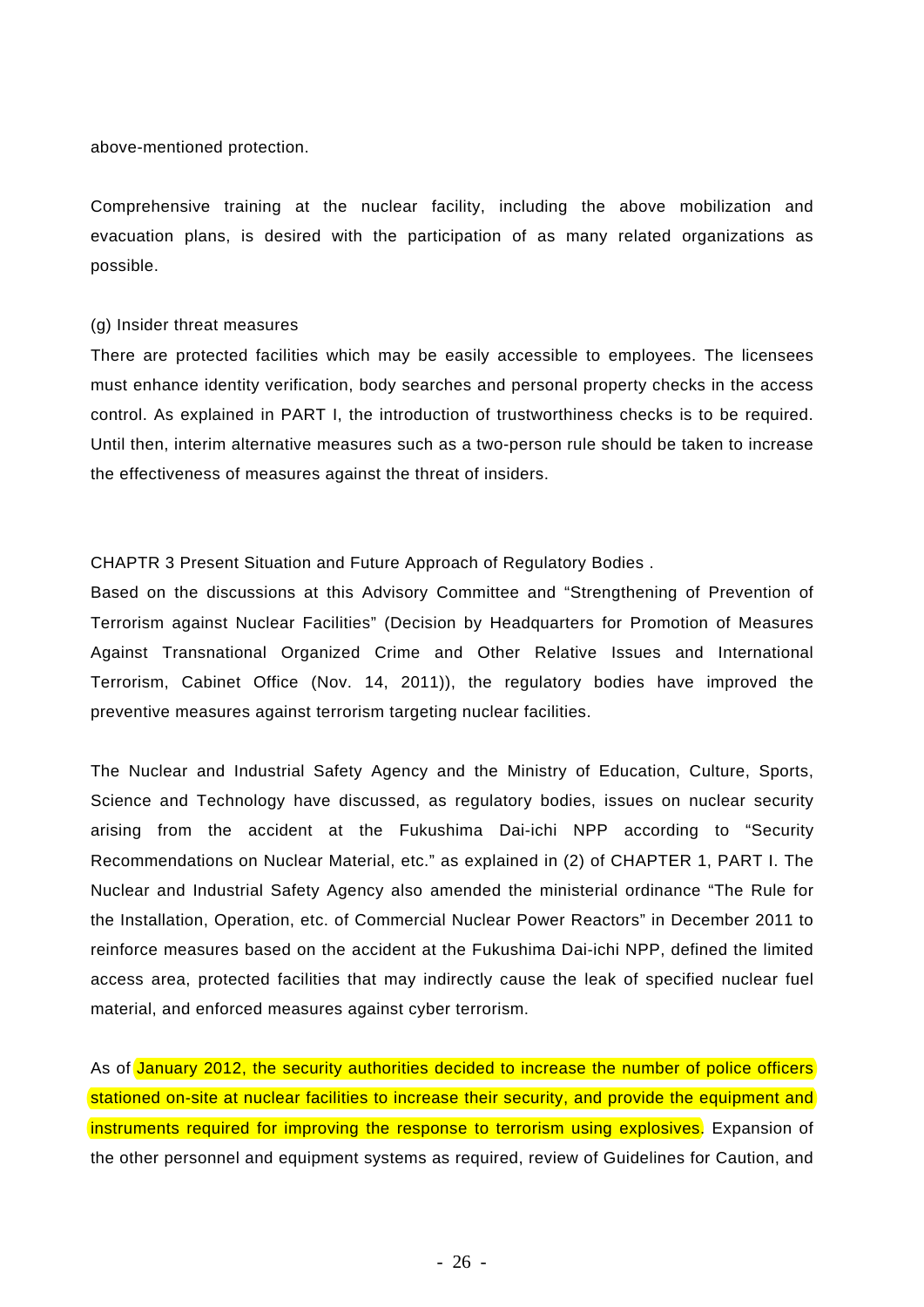reinforcement of inter-organizational collaboration through training are currently being implemented or under discussion.

Licensees are preparing for stricter access control at the boundary of limited access areas (screening of vehicles and persons, etc.), in response to the above amendment of ministerial ordinance and with the required equipment installed in place. Improvements in nuclear security capability in the event of natural disasters, and the installation of security room on-site etc. are currently under discussion.

Moreover, a frank and lively exchange of views by those in charge of the licensees, regulatory body and security authority are required for the individual facilities to achieve a prompt response.

The licensees, regulatory body and security authority are mainly requested to discuss and steadily implement preparing mitigation measures etc., training and assessment in future. It is important to review the protection system of the licensees and security authority on a continuing basis.

## **CONCLUSION**

Various ministries and subordinate agencies have been involved in the implementation of nuclear security in Japan, as explained early in this report. The newly established Nuclear Safety and Security Authority will integrate many such operations concerning nuclear security to strengthen the security system. Explicit integration of the planning and coordination of regulatory operation and policies following system enhancement is an important step forward in the field of security, in which information from the site of executing various measures is especially vital. While many organizations, including security authorities, are involved in counterterrorism, a national regime for coordinating the tasks of the Nuclear Safety and Security Authority, which integrates many nuclear security related operations, and those of other organizations is required to counter terrorism using nuclear materials, etc. out of regulatory control. The related organizations are expected to strive to make this regime function properly, and the Nuclear Safety and Security Authority and the subordinate Nuclear Safety Investigation Committee are expected to take leading roles.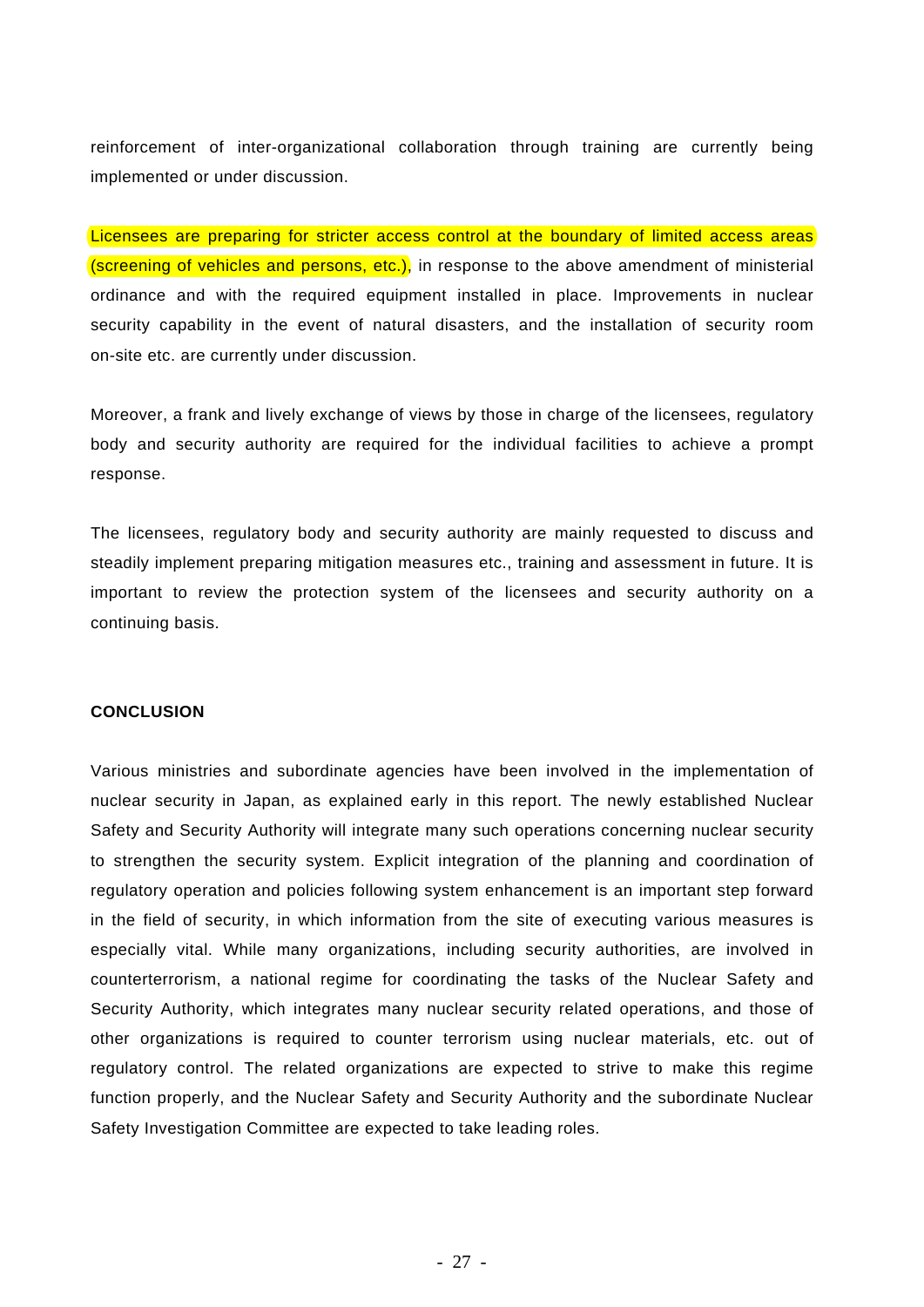While the system of operation relating to nuclear security is undergoing refurbishment, The role of Advisory Committee will also be transferred to the Nuclear Safety and Security Authority. Taking this opportunity, the Advisory Committee presented the major themes of nuclear security in Japan, and strove to propose the direction and system of its discussions, with issues including trustworthiness checks, to be discussed in implementation. In-depth and wide-ranging discussions by the related parties are expected in future to obtain public understanding and cooperation to strengthen nuclear security in Japan.

As for the international activities concerning nuclear security, support for the development of nuclear security systems for countries having introduced such systems for the first time, contribution to drawing up international guidelines are implemented. It is expected that the Nuclear Safety and Security Authority and the Ministry of Foreign Affairs will take the initiative in future to promote such systems in cooperation with the related authorities.

The licensees and related administrative bodies responsible for nuclear security, including individuals who belong to relevant organizations, should promote a nuclear security culture, and continuous reviews and improvements of nuclear security measures with recognition of responsibility. In particular, each should extend its own responsibility to fill the voids of others.

Finally, as indicated in the Fundamental Approach, the safety measures and security measures are either complementary or reciprocal, but this should produce synergy through the sharing of information and exchange of opinions among organizations, namely, the former should not hinder the latter, and vice versa. Moreover, public understanding and cooperation are vital to improve the effectiveness of nuclear security. It should be emphasized that related organizations strive to inform the public of the objectives of nuclear security at every opportunity.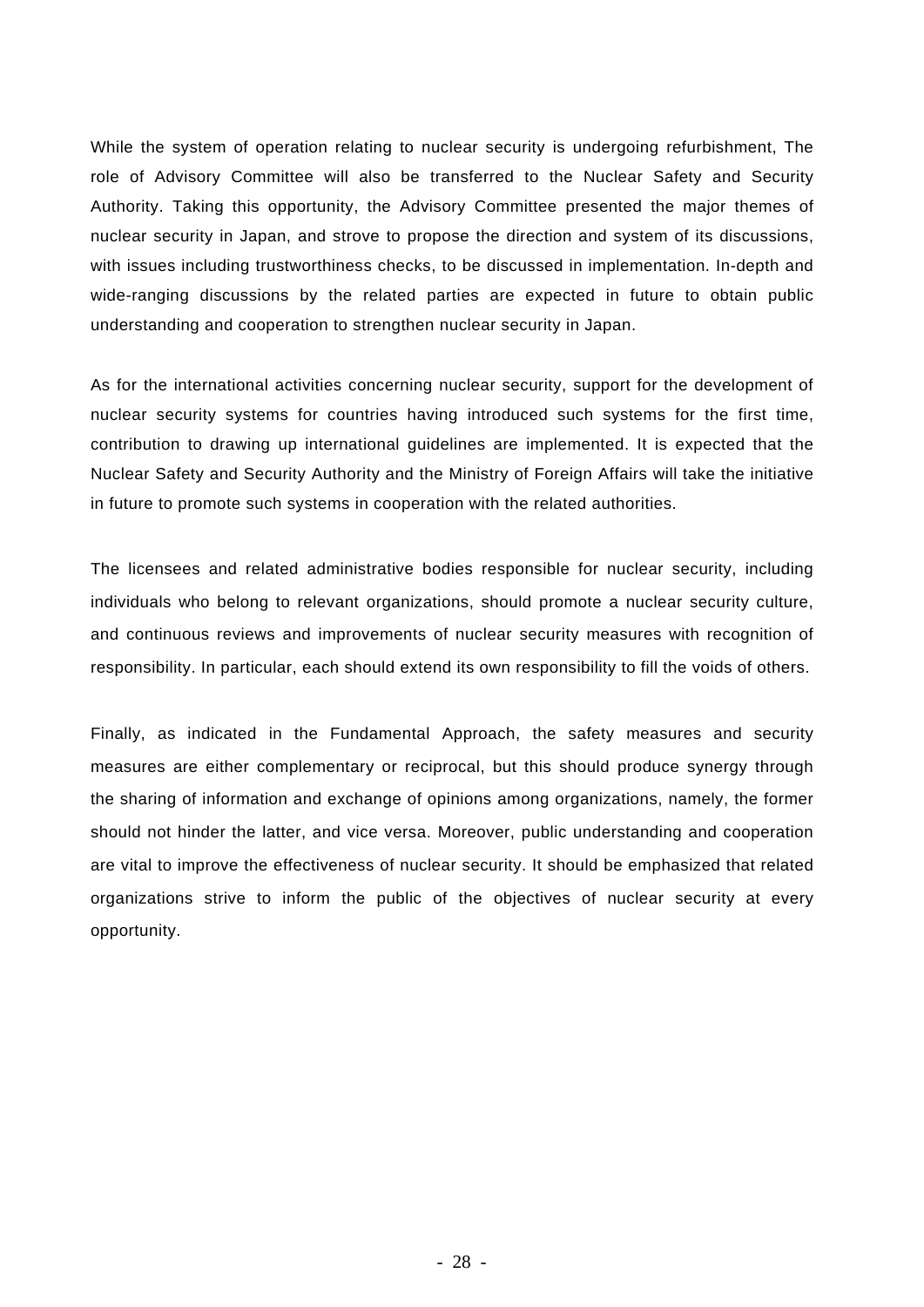## (Reference 1) Members of Technical Study Working Group, Advisory Committee on Nuclear Security, Atomic Energy Commission

# Members of Advisory Committee on Nuclear Security, Atomic Energy Commission (7th to 27th Meetings)

|         | Chairman Kaoru Naito | President, Nuclear Material Control Center                                      |
|---------|----------------------|---------------------------------------------------------------------------------|
| Members | Shigeharu Aoyama     | President & CEO, Japan Independent Institute Inc.                               |
|         | Toru lida            | Technical Manager, Nuclear Material Management Office,                          |
|         |                      | Department of Science and Technology for Nuclear Material                       |
|         |                      | Management, Japan Atomic Energy Agency (14th meeting - )                        |
|         | Isao Itabashi        | Chief Researcher of 1st Laboratory, Council for Public Polic                    |
|         |                      | $y(16th$ meeting - )                                                            |
|         | Osamu Iwahashi       | Full-time advisor, All Nippon Airways (16th meeting - )                         |
|         |                      | Yasushi Kawakami Senior research counselor*, Nuclear Safety Research Associ     |
|         |                      | ation (- 20th meeting)                                                          |
|         | Tatsuya Kinugasa     | Consulting physician, Kobe Shipyard Mitsubishi Heavy Ind                        |
|         |                      | ustries                                                                         |
|         | Hisashi Koketsu      | Professor, Graduate School of Public Policy, University of T                    |
|         |                      | okyo                                                                            |
|         | Toshiso Kosako       | Radiation professor*, Graduate Scholl of Engineering, Univers                   |
|         |                      | ity of Tokyo (- 25th meeting)                                                   |
|         |                      | Hiroyuki Takahashi Professor, Graduate School of Engineering, University of Tok |
|         |                      | yo (26th meeting - )                                                            |
|         | Kazuko Tojima        | Journalist                                                                      |
|         |                      | Yoshihiro Nakagome Director*, Japan Nuclear Energy Safety Organization          |
|         |                      | (- 25th meeting)                                                                |
|         |                      | Hideaki Yamamoto Assistant manager, Department of Radiation Protection          |
|         |                      | Nuclear Science Research Institute, Tokai Research and Dev                      |
|         |                      | elopment Center, Japan Atomic Energy Agency                                     |
|         |                      |                                                                                 |

\* Title during the member of the committee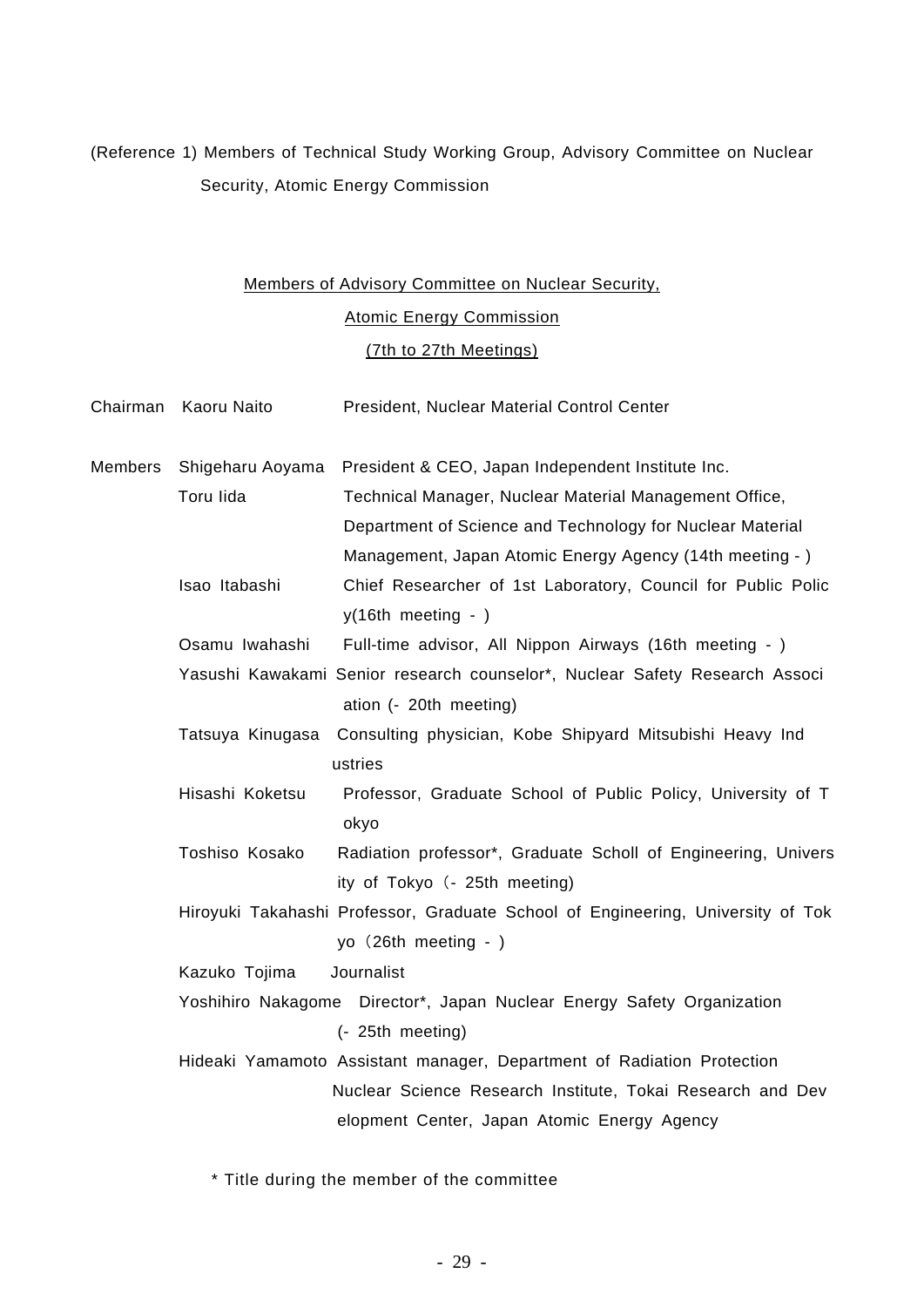# Members of Technical Study Working Group Advisory Committee on Nuclear Security, Atomic Energy Commission

## Chairman

|                | Yoshihiro Nakagome | Director*, Japan Nuclear Energy Safety Organization           |
|----------------|--------------------|---------------------------------------------------------------|
|                |                    | (1st to 3rd meeting)                                          |
|                | Kaoru Naito        | President, Nuclear Material Control Center (4th meeting - )   |
| <b>Members</b> |                    |                                                               |
|                | Shigeharu Aoyama   | President & CEO, Japan Independent Institute Inc.             |
|                | Toru lida          | Technical Manager, Nuclear Material Management Office,        |
|                |                    | Department of Science and Technology for Nuclear Material     |
|                |                    | Management, Japan Atomic Energy Agency                        |
|                | Isao Itabashi      | Chief Researcher of 1st Laboratory, Council for Public Policy |
|                | Osamu Iwahashi     | Full-time advisor, All Nippon Airways                         |
|                | Hironobu Unezak    | Professor, Research Reactor Institute, Kyoto University       |
|                | Hisashi Koketsu    | Professor, Graduate School of Public Policy, University of T  |
|                |                    | okyo                                                          |
|                | Keiko Sakurai      | Professor, Faculty of Law, Gakushuin University               |
|                |                    | * Title during the member of the committee                    |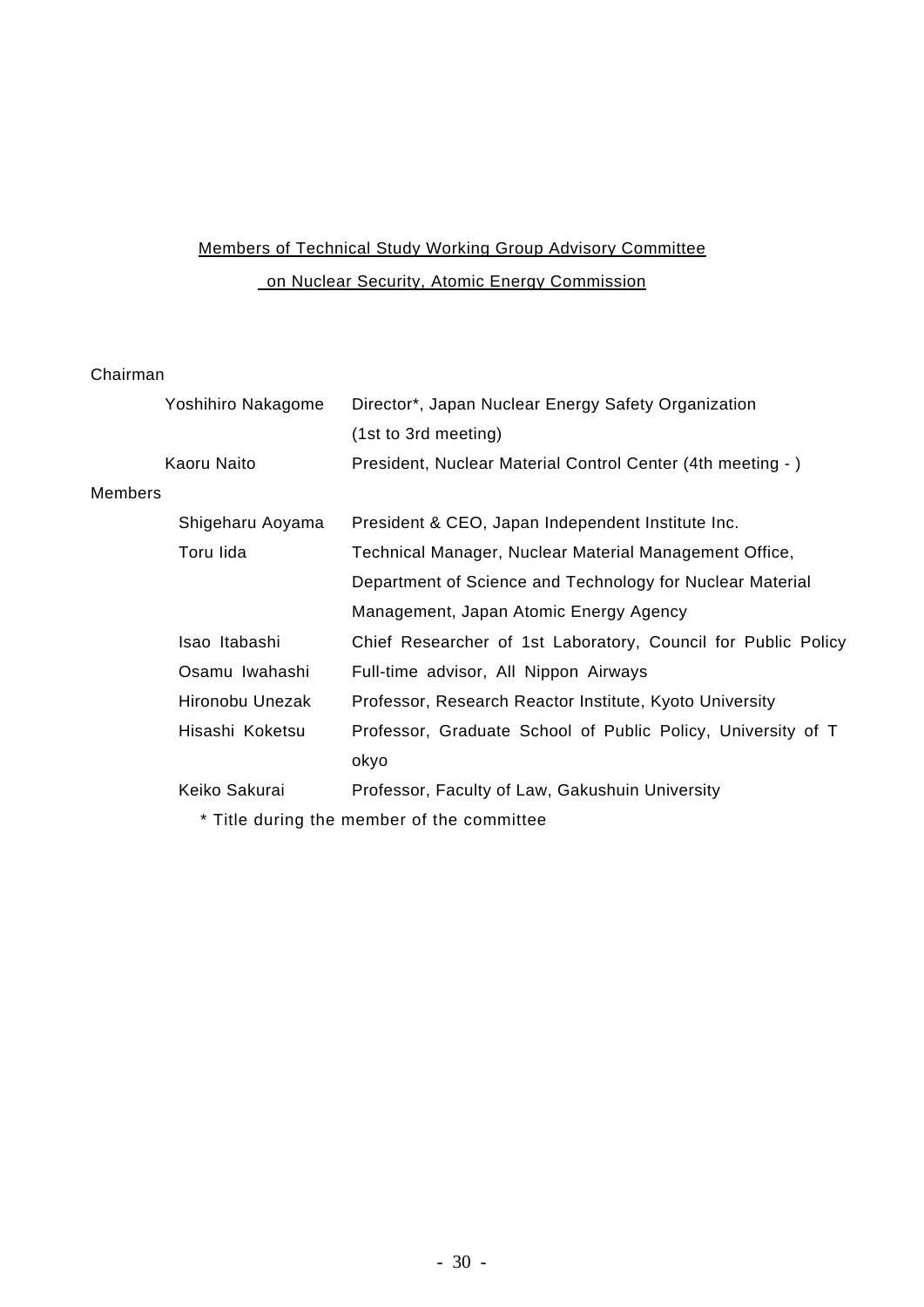## (Reference 2) Topics of Discussions in Technical Study Working Group, Advisory Committee on Nuclear Security, Atomic Energy Commission

## Topics of Discussions after Decision by Atomic Energy Commission (August 2007) Advisory Committee on Nuclear Security, Atomic Energy Commission

## 7th Meeting (October 24, 2007)

- 1) Main topics discussed at the Advisory Committee on Nuclear Security
- 2) Glossary such as "nuclear security"
- 3) Domestic regime on nuclear security
- 4) International trends etc. in the nuclear security of radioactive materials

## 8th Meeting (November 7, 2007)

- 1) Present situation of Japan on the security of radioactive materials
- 2) Regulations and security of radioisotopes
- 3) Utilization and distribution of radiation sources

## 9th Meeting (November 26, 2007)

- 1) Regulation system etc. relating to radioactive materials
- 2) IAEA documents for the security of radiation sources etc.
- 3) Interviews with related organizations etc.

## 10th meeting (December 19, 2007)

- 1) Export and import regulations in the Tariff Act
- 2) Communication in radiation related counterterrorism
- 3) Fundamental approach to the security of radioactive materials (draft)

## 11th meeting (February 15, 2008)

- 1) Basic approach of the protection of vitrified wastes, etc. during transport
- 2) Basic principles on the security of radiation sources
- 12th meeting (July 30, 2008)
	- 1) Response to the theft of iridium 192 for nondestructive test apparatus
	- 2) Registration system for radiation sources
	- 3) Fundamental approach to the security of radioactive materials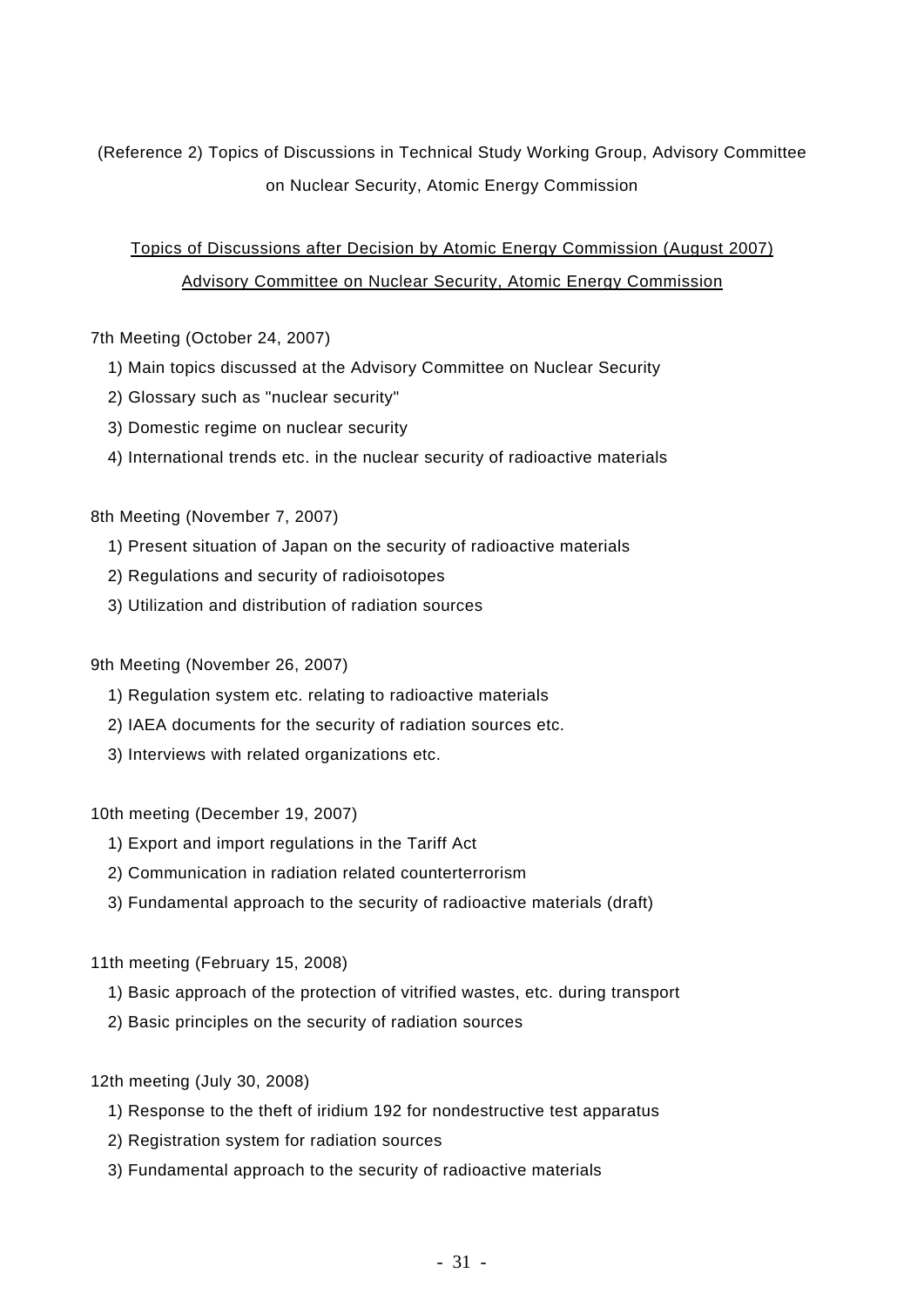13th meeting (December 18, 2008)

- 1) Fundamental approach to the security of radioactive materials
- 2) Overseas trends in the security of radioactive materials
- 14th meeting (April 16, 2009)
	- 1) Progress of study on IAEA Nuclear Security Series
- 15th meeting (December 11, 2009)
	- 1) Recent trends in nuclear security
	- 2) IAEA Nuclear Security Fundamentals
	- 3) The study direction of the Advisory Committee on Nuclear Security in the future
- 16th meeting (February 2, 2010)
	- 1) Fundamental approach to nuclear security in Japan and focus of argument on future approach
	- 2) Present situation of nuclear security
	- 3) IAEA recommendation papers
- 17th meeting (March 4, 2010)
	- 1) Present situation of nuclear security in Japan
	- 2) IAEA recommendation papers
	- 3) Fundamental approach to nuclear security in Japan and focus of argument on future approach

## 18 meeting (March 29, 2010)

- 1) Progress of study in the working group on the safety and security of IAEA Nuclear Security Series of Radiation Safety Regulations Review Committee
- 2) Fundamental approach to the protection of nuclear and other radioactive materials etc. in Japan
- 19th meeting (April 8, 2010)
	- 1) Fundamental approach to the protection of nuclear and other radioactive materials etc. in Japan
- 20th meeting (July 29, 2010)
	- 1) Recent trends in nuclear security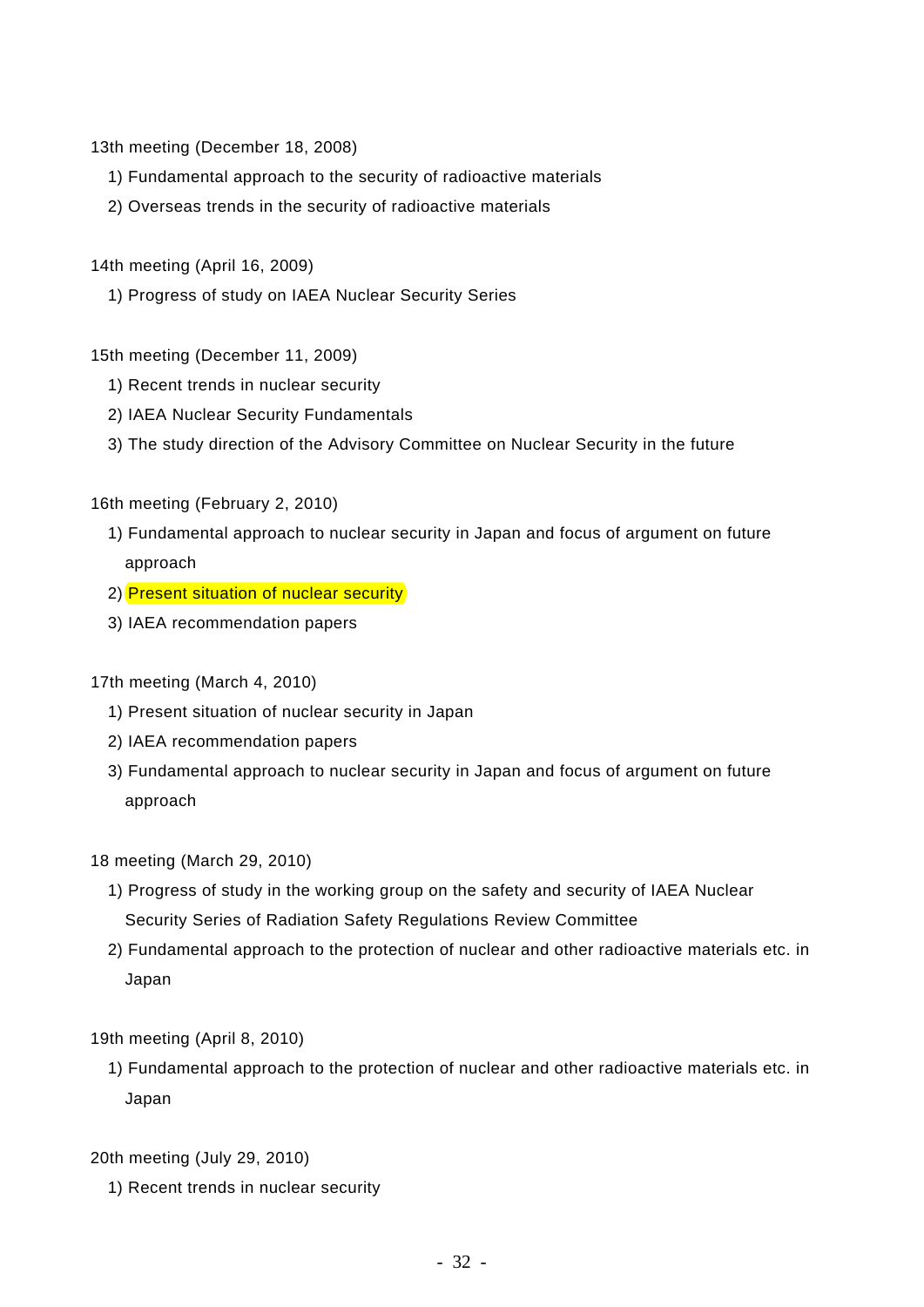- 2) Progress of study on IAEA Nuclear Security Series Fundamentals and recommendation papers
- 3) Fundamental approach to the protection of nuclear and radioactive materials etc. in Japan
- 21st meeting (June 30, 2011)
	- 1) International trends in nuclear security
	- 2) Elements to be contained in the fundamental approach to nuclear security in Japan
	- 3) The study direction of the committee in the future

22nd meeting (July 25, 2011)

1) Fundamental Approach to Ensuring Nuclear Security

## 23rd meeting (August 4, 2011)

- 1) Fundamental Approach to Ensuring Nuclear Security
- 2) The direction of the technical study working group of Advisory Committee on Nuclear **Security**

## 24th meeting (September 5, 2011)

- 1) Fundamental Approach to Ensuring Nuclear Security
- 2) Basic policy of the reformation of organizations, etc. concerning nuclear safety regulations
- 3) Technical study working group of Advisory Committee on Nuclear Security, Atomic Energy Commission (1st meeting)

## 25th meeting (October 25, 2011)

- 1) Report of "Response to nuclear security issues derived from the accident at the Fukushima Dai-ichi NPP"
- 2) Change of members of the technical study working group of Advisory Committee on Nuclear Security, Atomic Energy Commission

## 26th meeting (February 10, 2012)

- 1) Strengthening of Japan's Nuclear Security Measures
- (Technical study working group report)
- 2) Strengthening of Japan's Nuclear Security Measures (draft)

(Advisory Committee on Nuclear Security report, draft)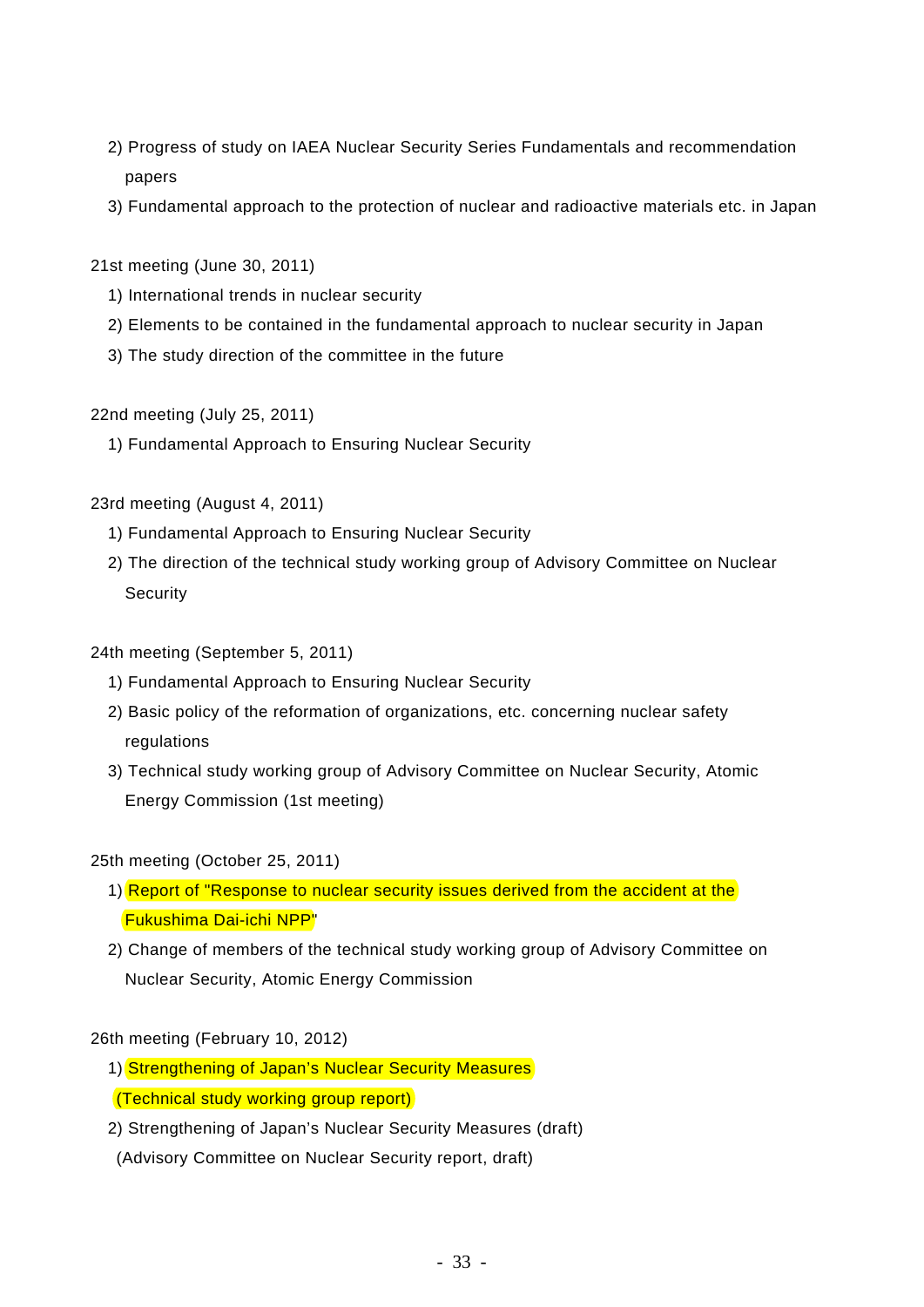27th meeting (scheduled in March 2012)

1) Strengthening of Japan's Nuclear Security Measures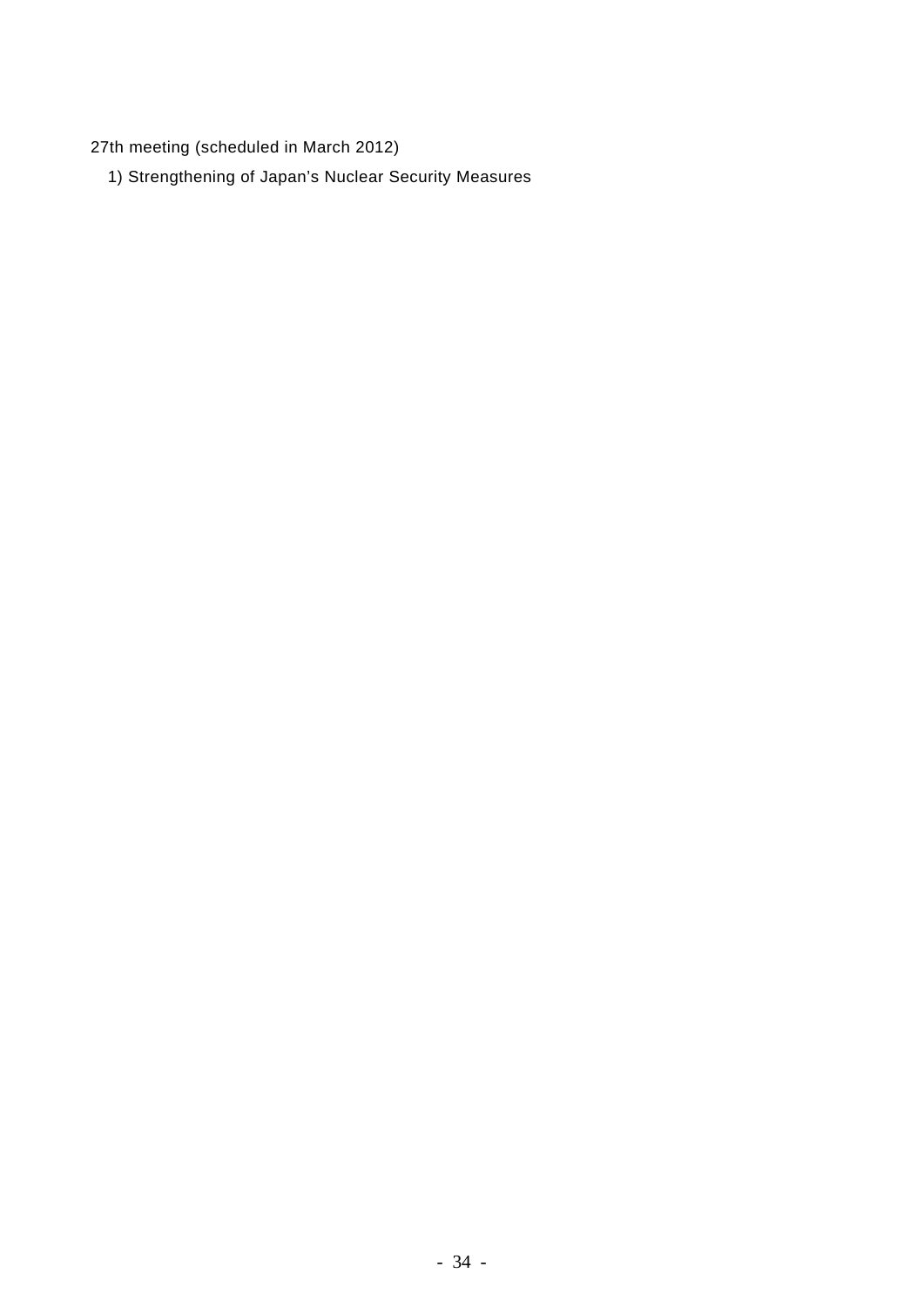## Topics of Technical Study Working Group of Advisory Committee on Nuclear Security

## 1st meeting (August 23, 2011)

- 1) Points of IAEA recommendation paper, Nuclear Security Recommendations on Physical Protection of Nuclear Material and Nuclear Facilities (INFCIRC/225/Rev.5)
- 2) Issues derived from the accident at the Fukushima Dai-ichi NPP

## 2nd meeting (September 16, 2011)

1) Strengthening of nuclear security based on the accident at the Fukushima Dai-ichi NPP

## 3rd meeting (September 30, 2011)

1) Strengthening of nuclear security based on the accident at the Fukushima Dai-ichi NPP

## 4th meeting (November 18, 2011)

1) Study of IAEA recommendation paper, Nuclear Security Recommendations on Physical Protection of Nuclear Material and Nuclear Facilities (INFCIRC/225/Rev.5)

## 5th meeting (December 5, 2011)

1) Study of IAEA recommendation paper, Nuclear Security Recommendations on Physical Protection of Nuclear Material and Nuclear Facilities (INFCIRC/225/Rev.5)

## 6th meeting (December 26, 2011)

- 1) Study of IAEA recommendation paper, Nuclear Security Recommendations on Radioactive Material and Associated Facilities
- 2) Study of IAEA recommendation paper, Nuclear Security Recommendations on Nuclear and Other Radioactive Material out of Regulatory Control
- 3) Study of IAEA recommendation paper, INFCIRC/225/Rev.5

## 7th meeting (January 16, 2012)

1) Study of IAEA recommendation paper, INFCIRC/225/Rev.5

## 8th meeting (January 24, 2012)

1) Strengthening of Japan's Nuclear Security Measures (study of draft drawn up by the technical study working group)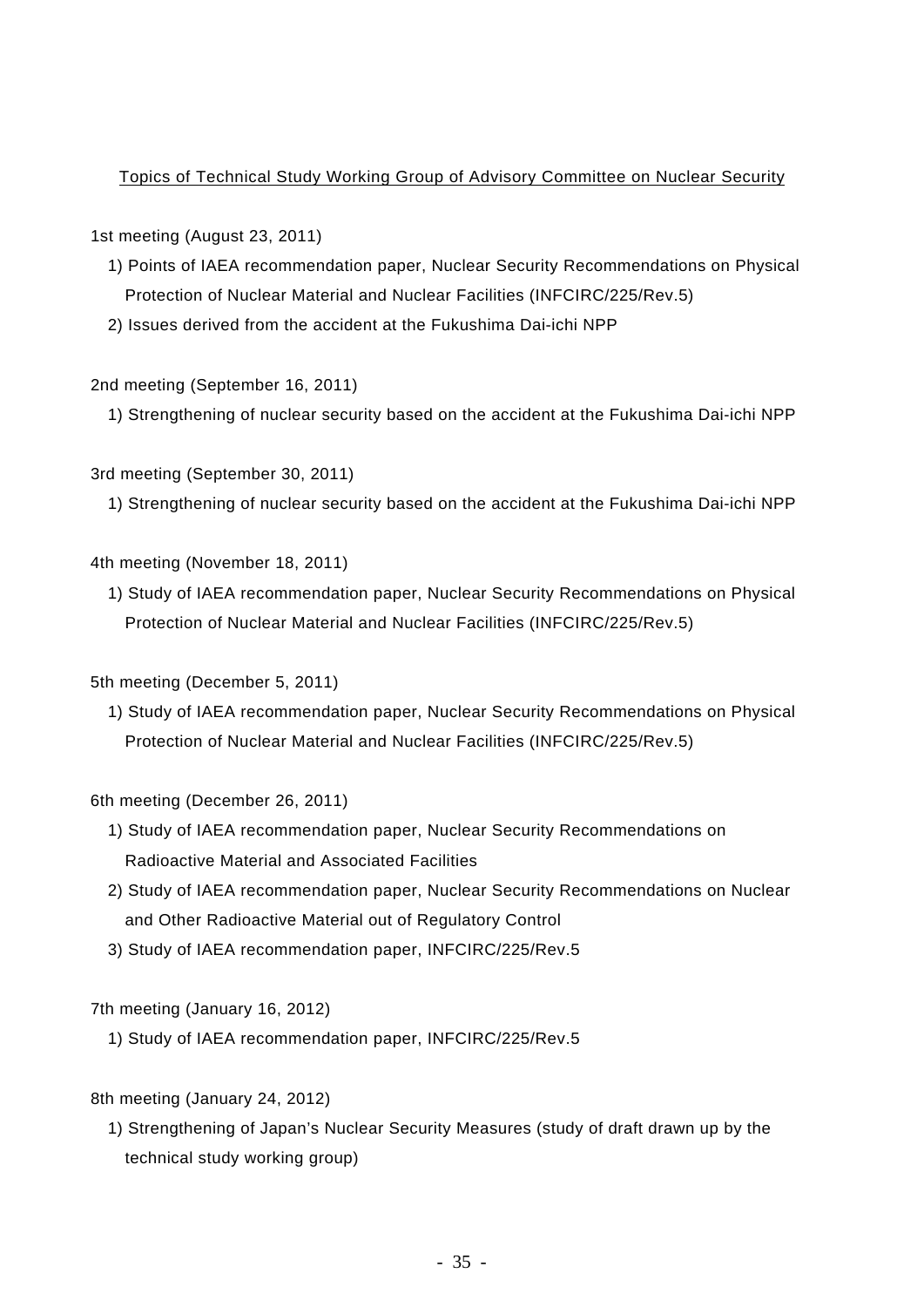## 9th meeting (February 3, 2012)

- 1) Response to IAEA recommendation paper, Nuclear Security Recommendations on Physical Protection of Nuclear Material and Nuclear Facilities (INFCIRC/225/Rev.5)
- 2) Strengthening of Japan's Nuclear Security Measures (study of draft drawn up by the technical study working group)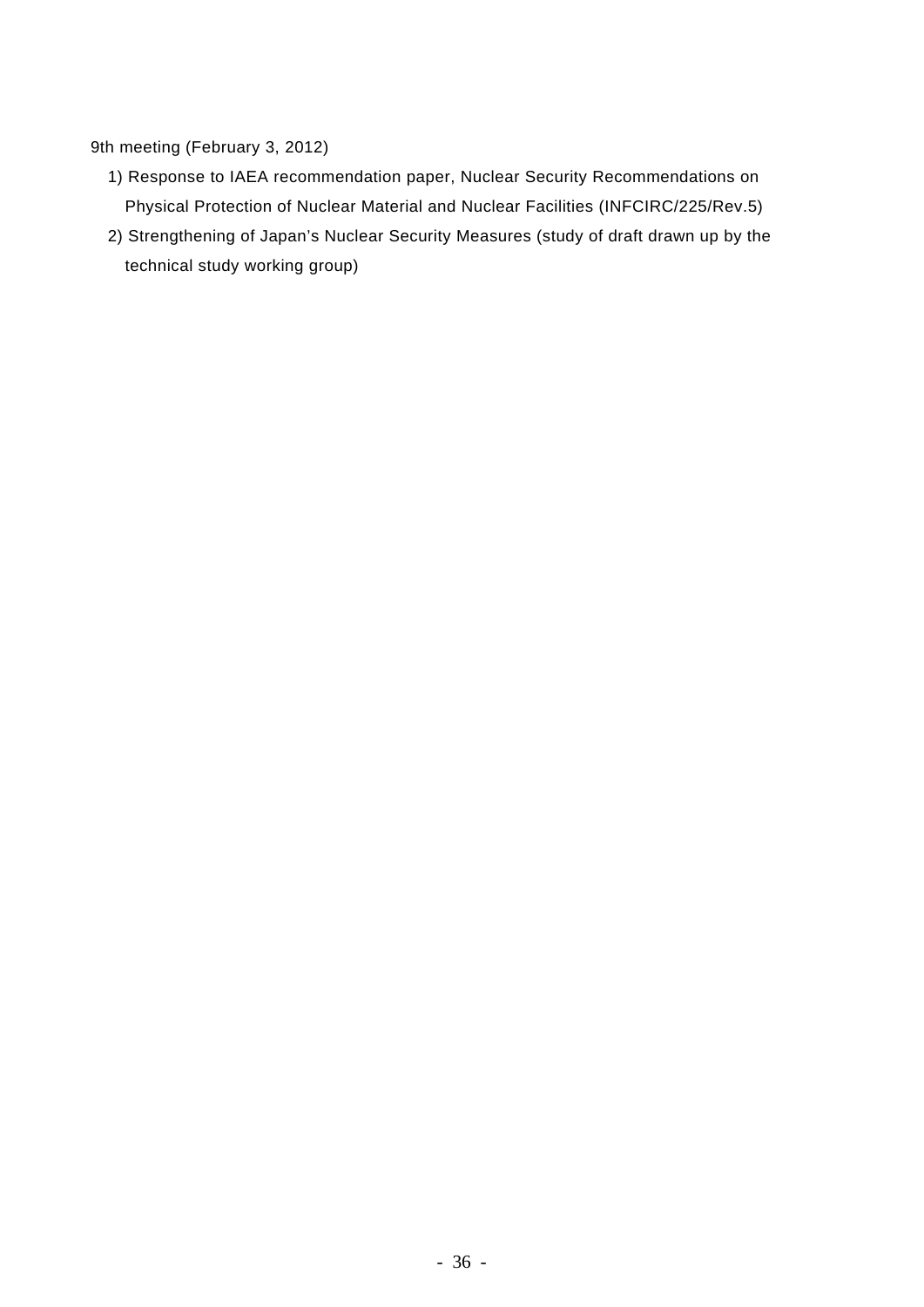### **Glossary**

### ○**contingency plan**

A predefined sets of actions for response to unauthorized acts indicative of attempted unauthorized removal or sabotage, includongthreats thereof, designed to effectively counter such acta or other acts of terrorism, or threats of these acts.

### ○**defence in depth**

The combination of multiple layers of systems and measures that have to be overcome or circumvented before physical protection is compromised.

### ○**design basis threat**

The attributes and characteristics of potential insiderl and/or external adversaries, who might attempt unauthorized removal or sabotage, against which a physical protection system is designed and evaluated.

## ○**detection**

A process in a physical protection system that begins with sensing a potentially malicious or otherwise unauthorized act and that is completed with the assessment of the cause of the alarm.

## ○**graded approach**

The application of physical protection measures proportional to the potential consequences of a malicious act.

## ○**nuclear security**

Protection, detection and response to criminal acts or acts of deliberate violations against nuclear materials, other radioactive materials, related facilities and activities including transport.

### ○**nuclear security culture**

The assembly of characteristics, attitudes and behaviors of individuals, organizations and institutions which serves as means to support, enhance and sustain nuclear security.

## ○**nuclear material**

Uranium, thorium, plutonium and their compounds that emit high energy in the process of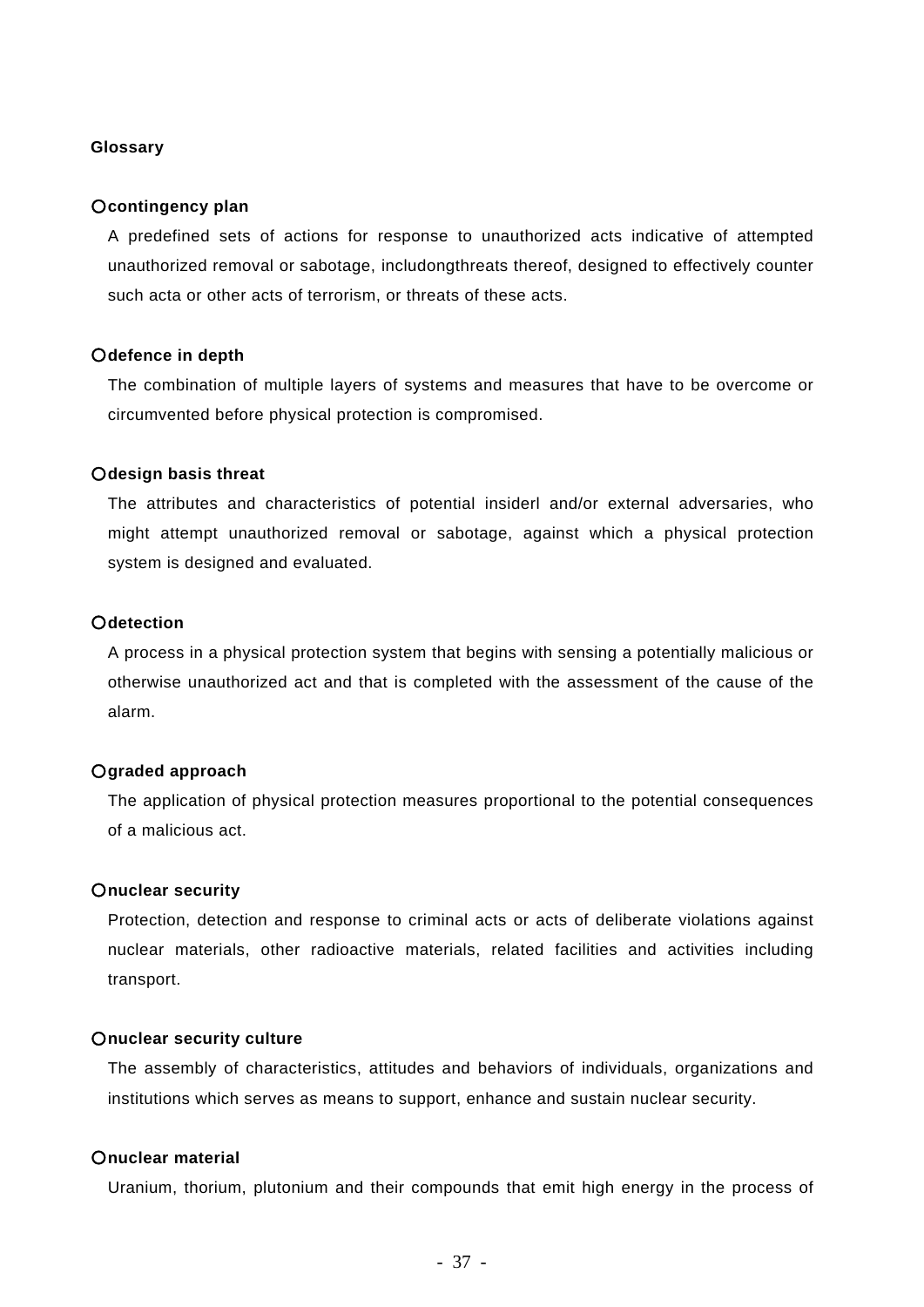atomic fission.

#### ○**other radioactive material**

Isotopes such as phosphor 32, cobalt 60 and their compounds that emit radiation, and substances other than nuclear materials that contain any of these.

### ○**radioactive material**

Nuclear fuel materials and isotopes that emit radiation and their compounds, ingredients and substances contaminated by any of these. The nuclear source materials defined in Paragraph 3, Article 3 of the Atomic Energy Fundamental Act are excluded.

### ○**regulatory bodies**

Mainly the Nuclear and Industrial Safety Agency, Ministry of Education, Culture, Sports, Science and Technology, and National Public Safety Commission are defined as the regulatory bodies responsible for protecting nuclear materials and related facilities, the Ministry of Education, Culture, Sports, Science and Technology, Ministry of Health, Labour and Welfare and Ministry of Agriculture, Forestry and Fisheries as those responsible for protecting other radioactive materials and related facilities, and the Nuclear and Industrial Safety Agency, Ministry of Education, Culture, Sports, Science and Technology, Ministry of Land, Infrastructure and Transport and Tourism, and local public safety commissions as those responsible for protecting nuclear and other radioactive materials during transport. When the Nuclear Safety and Security Authority is launched, the Nuclear Safety and Security Authority and National Public Safety Commission will be assigned as the regulatory bodies mainly responsible for protecting nuclear materials and related facilities, and the Nuclear Safety and Security Authority, Ministry of Land, Infrastructure and Transport and Tourism, and local public safety commissions as those responsible for protecting nuclear and other radioactive materials during transport.

## ○**Related administrative bodies**

Mainly the National Police Agency, prefectural police, Ministry of Justice, and the Japan Coast Guard are defined as security authorities (the Ministry of Defence supports these organizations as required), the Ministry of Land ,Infrastructure, Transport and Tourism and Ministry of Finance as the entry point defence authorities (e.g. export and import), the Atomic Energy Commission, Agency of Natural Resources and Energy, Ministry of Education, Culture, Sports, Science and Technology, Ministry of Health, Labour and Welfare, and Ministry of Agriculture, Forestry and Fisheries as the authorities relating to use